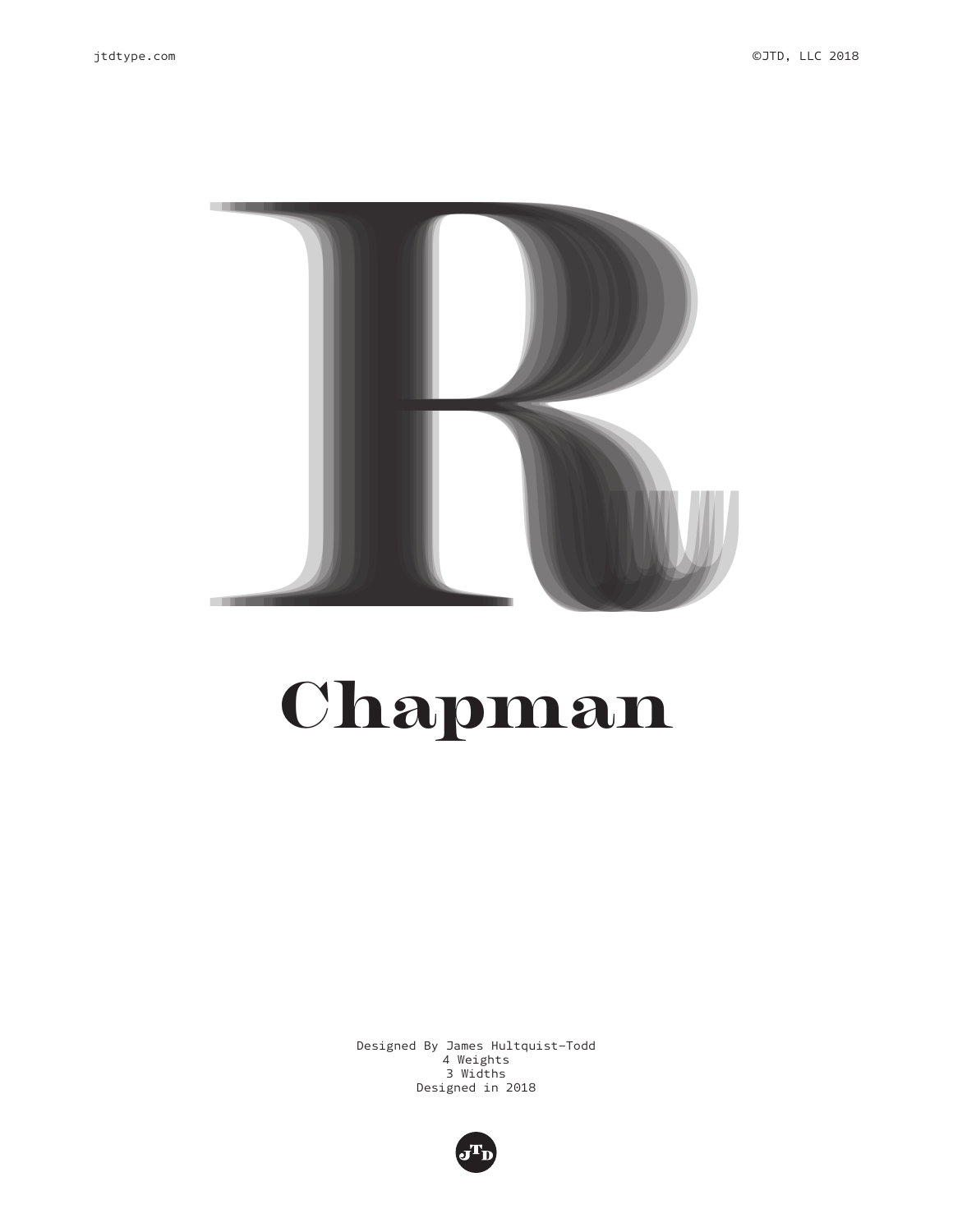# Amsterdam Edinburg Tukuhnikivats *Bloomsburg Unionville Yamoussoukro* Regular Extended Regular Regular Condensed Regular Extended Italic Regular Italic Regular Condensed Italic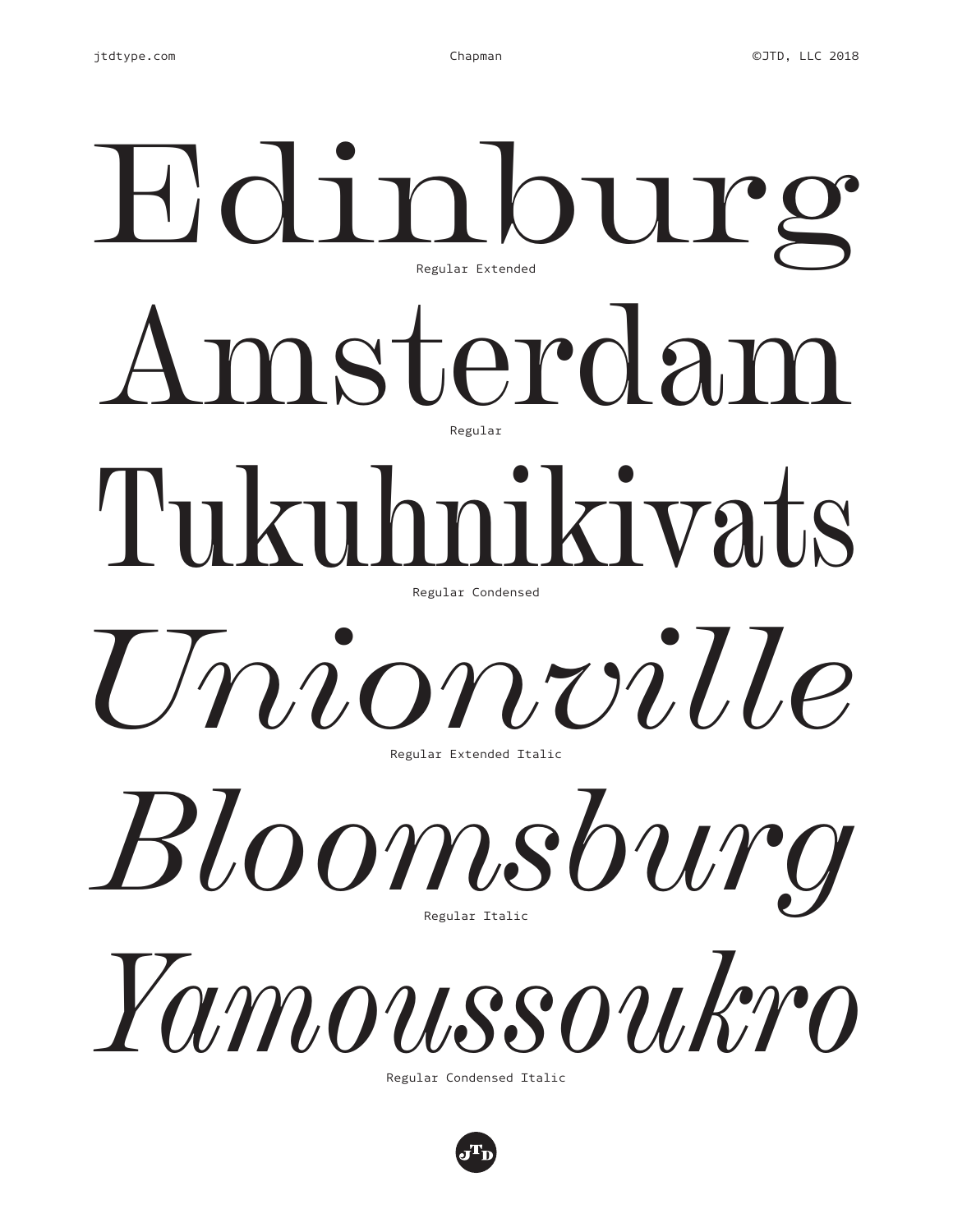# Fort Worth Medellín Johannesburg *Casablanca Kallithea Gelsenkirchen* Medium Extended Medium Medium Condensed Medium Extended Italic Medium Italic Medium Condensed Italic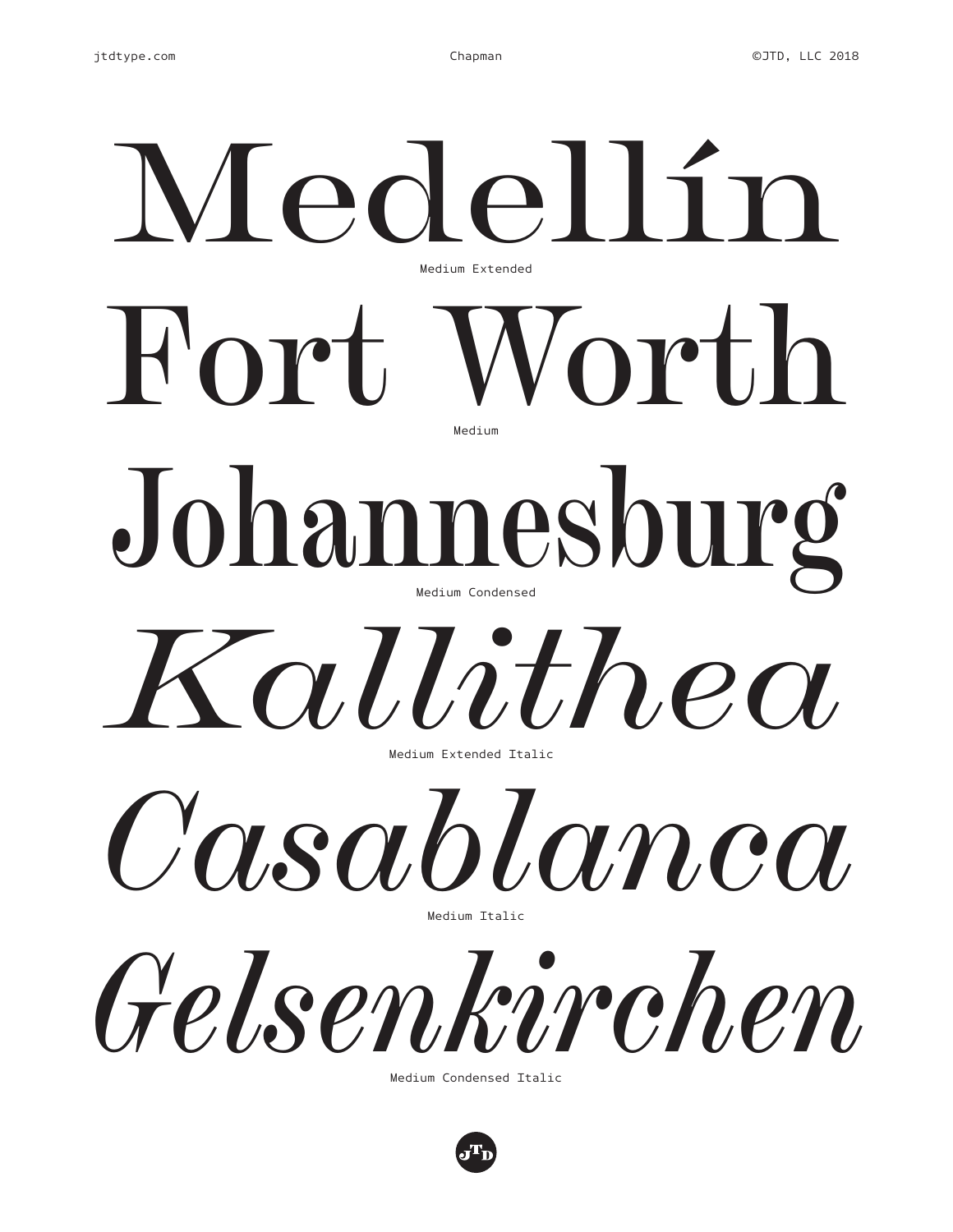# **Bhagalpur Grenoble Philadelphia** Bold Extended Bold Bold Condensed



Bold Extended Italic



*Westminster*

Bold Condensed Italic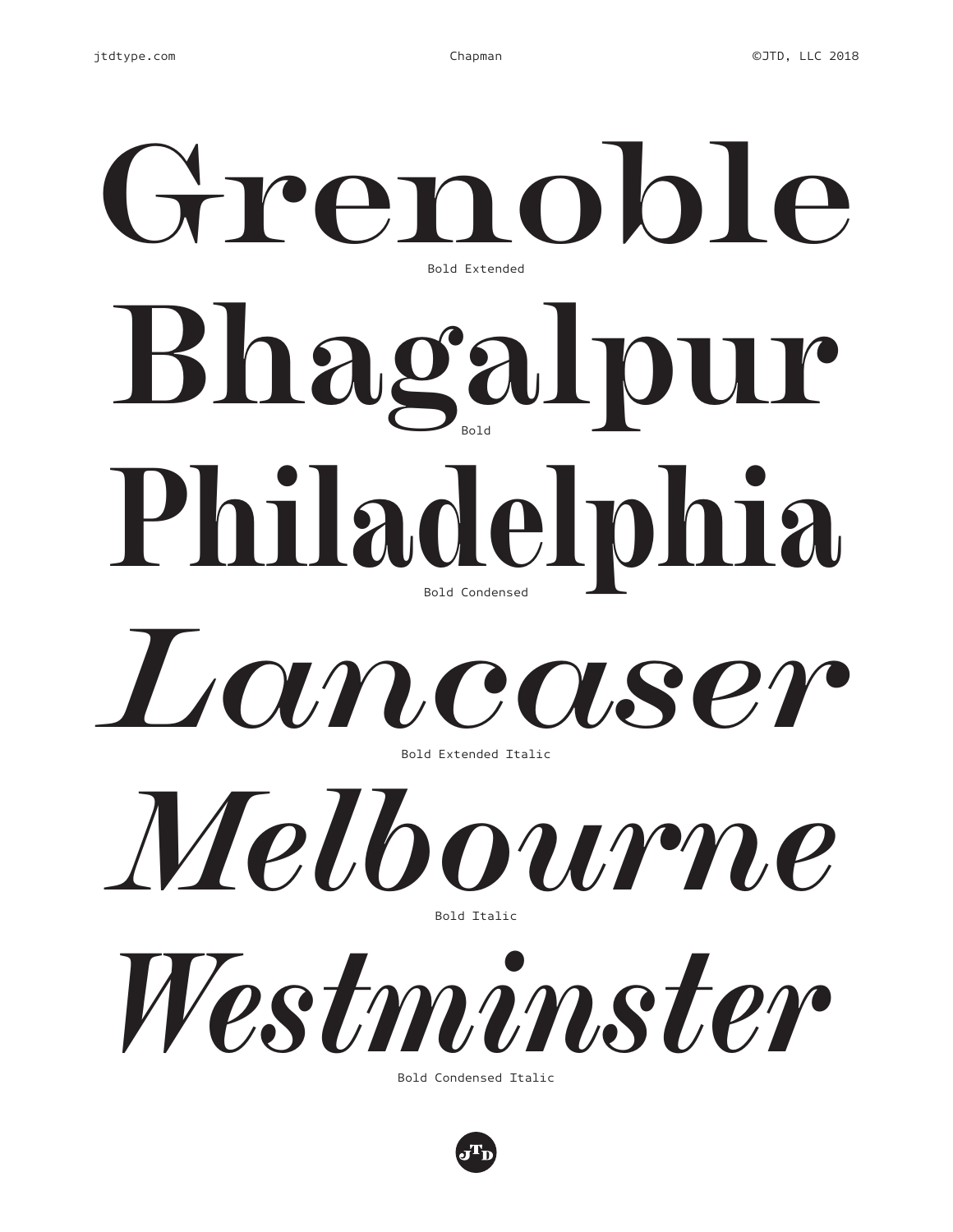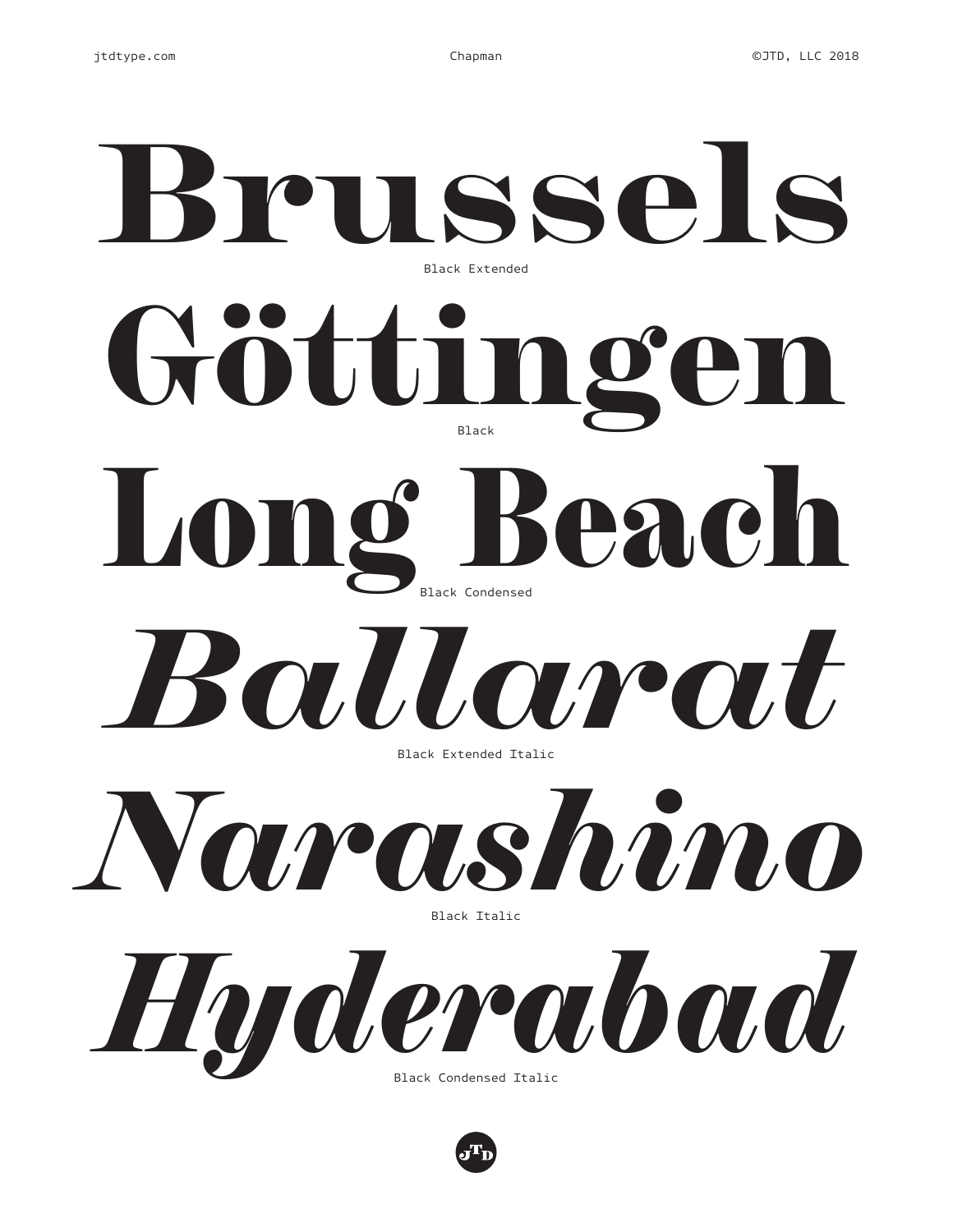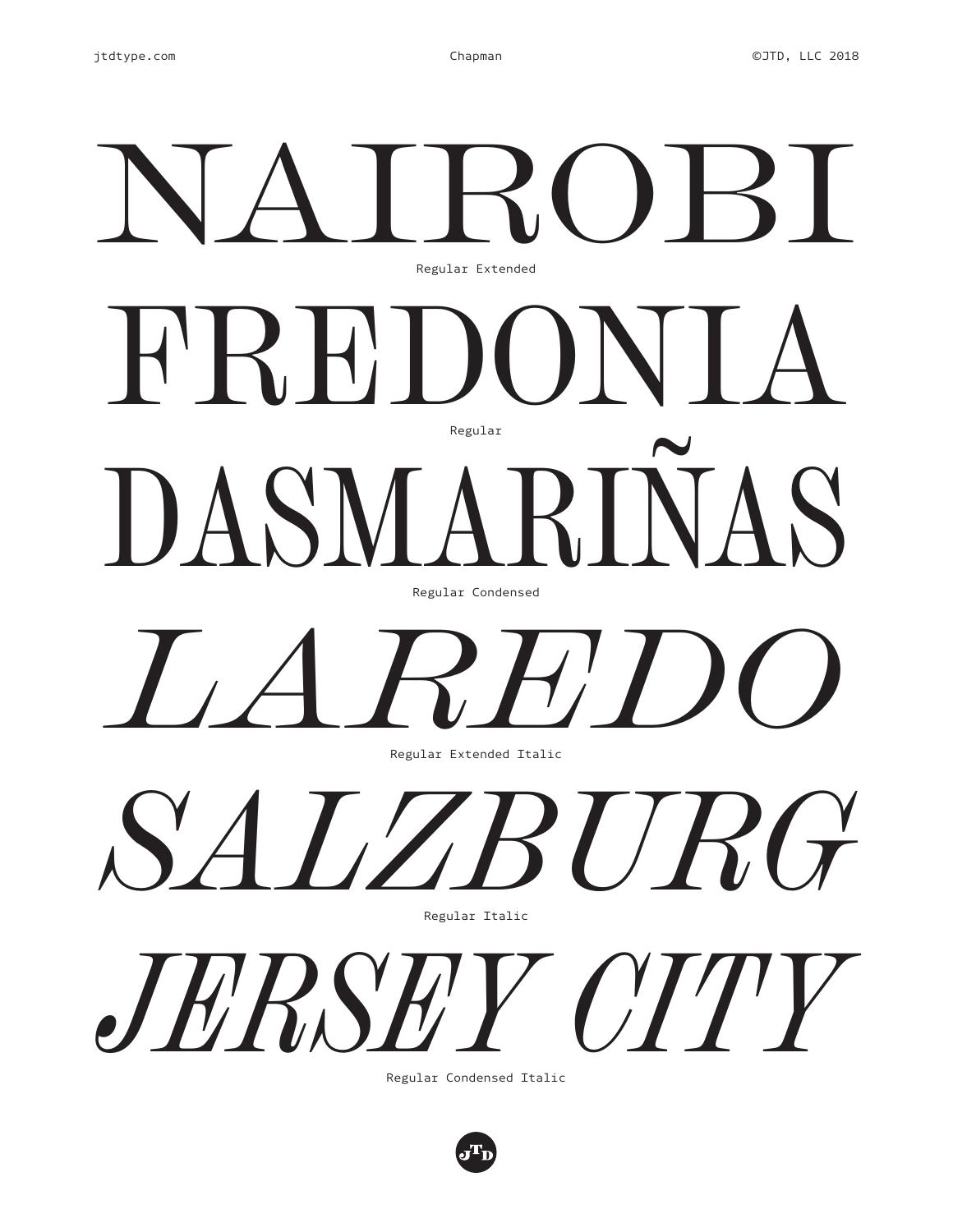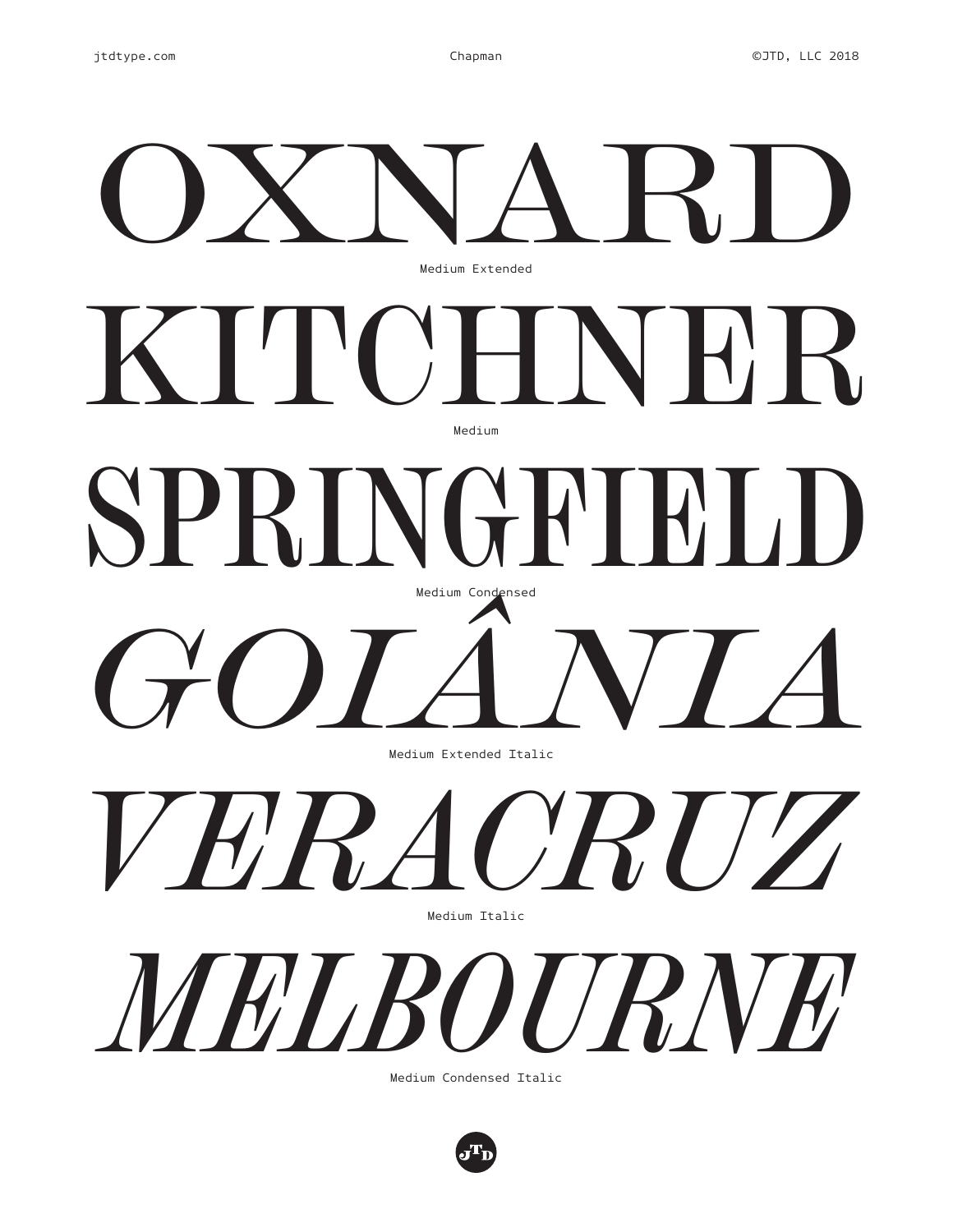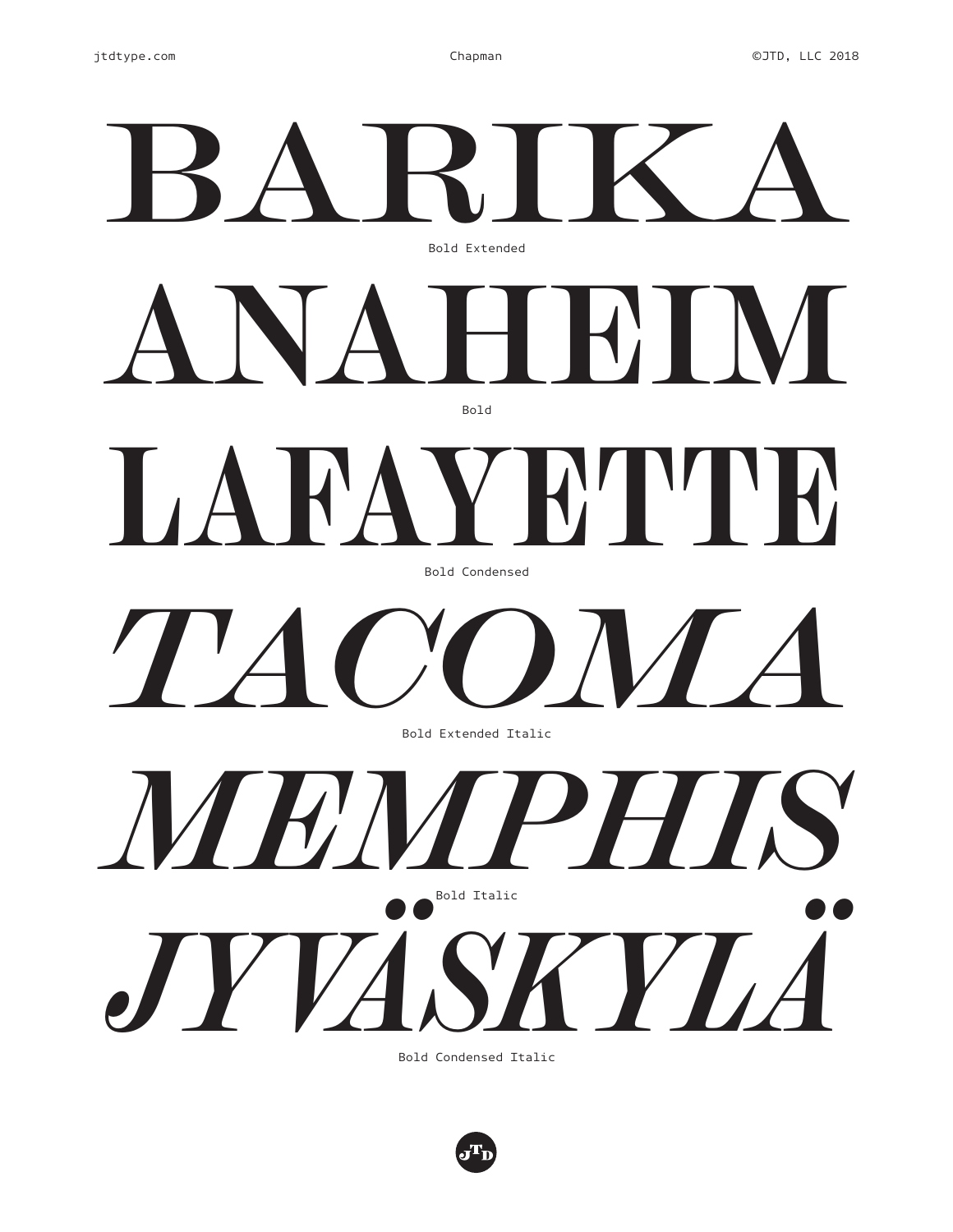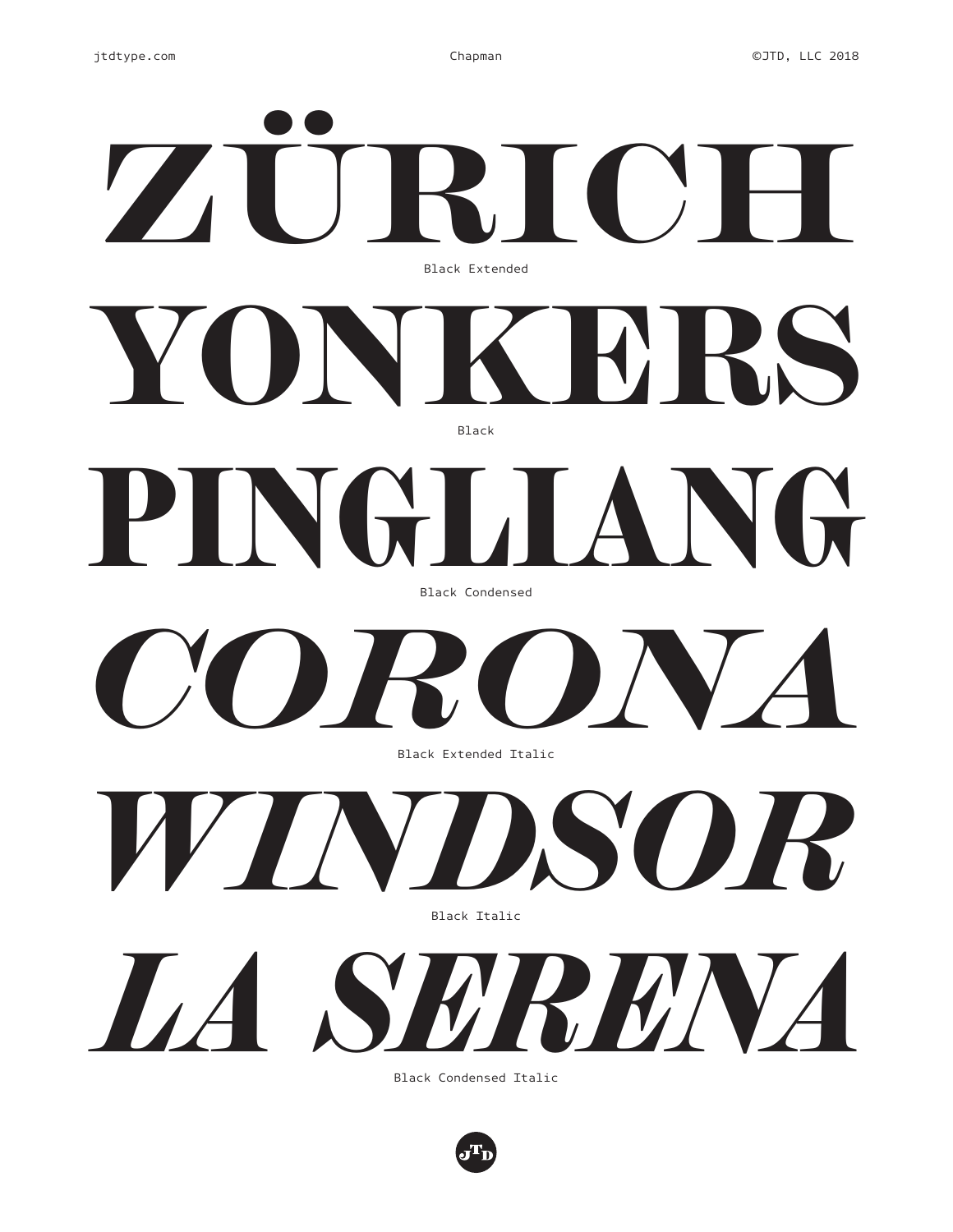



*Senangkhanikhom*

Regular Condensed Italic



Medium Condensed Italic



Bold Condensed Italic

*San Bernadino*

Black Condensed Italic

*Port-Au-Prince*

Regular Italic

*Guaratinguetá*

Medium Italic

*Dimitrovgrad*

Bold Italic



Black Italic

*Juiz de Fora*

Regular Extended Italic

*Indianapolis*

Medium Extended Italic

*Quezon City*

Bold Extended Italic



Black Extended Italic

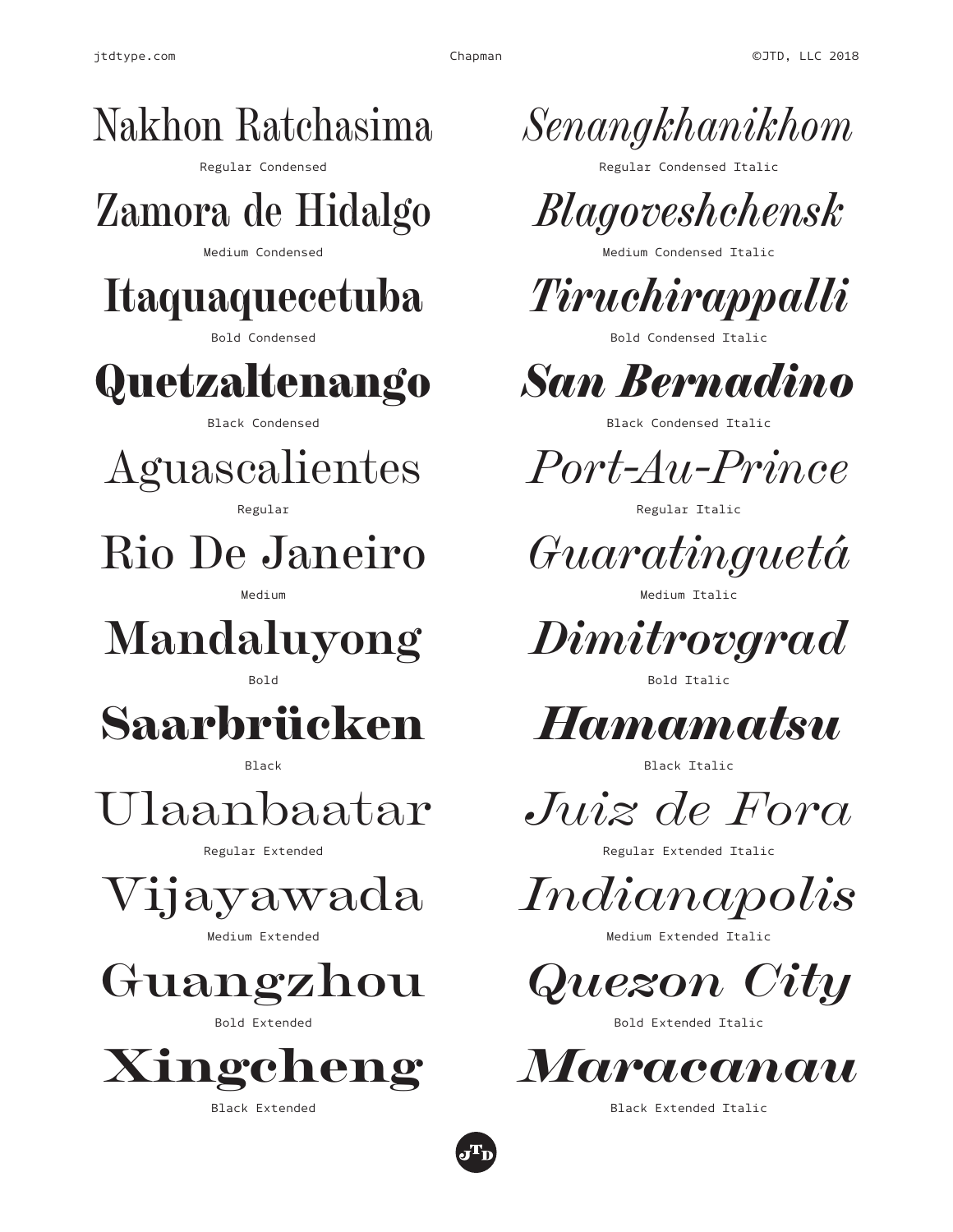## 0123456789\$£¥ 0123456789\$£¥ abcdefghijklmnop Small Caps

Tabular Figures

 $0123456789$  0123456789/0123456789

Superior/Inferior

0123456789 0123456789 0123456789

Numerator/Denominator

RANVRANV RANVRANV

Stylistic Set 1

 $(i \times \text{HE-LLO-} \rightarrow)$ 

(¿«HE-LLO–»)

All Caps

 $f$ b ff fh fj fi fk fl fb ff fh fj fi fk fl

Ligatures



### abcdefghijklmno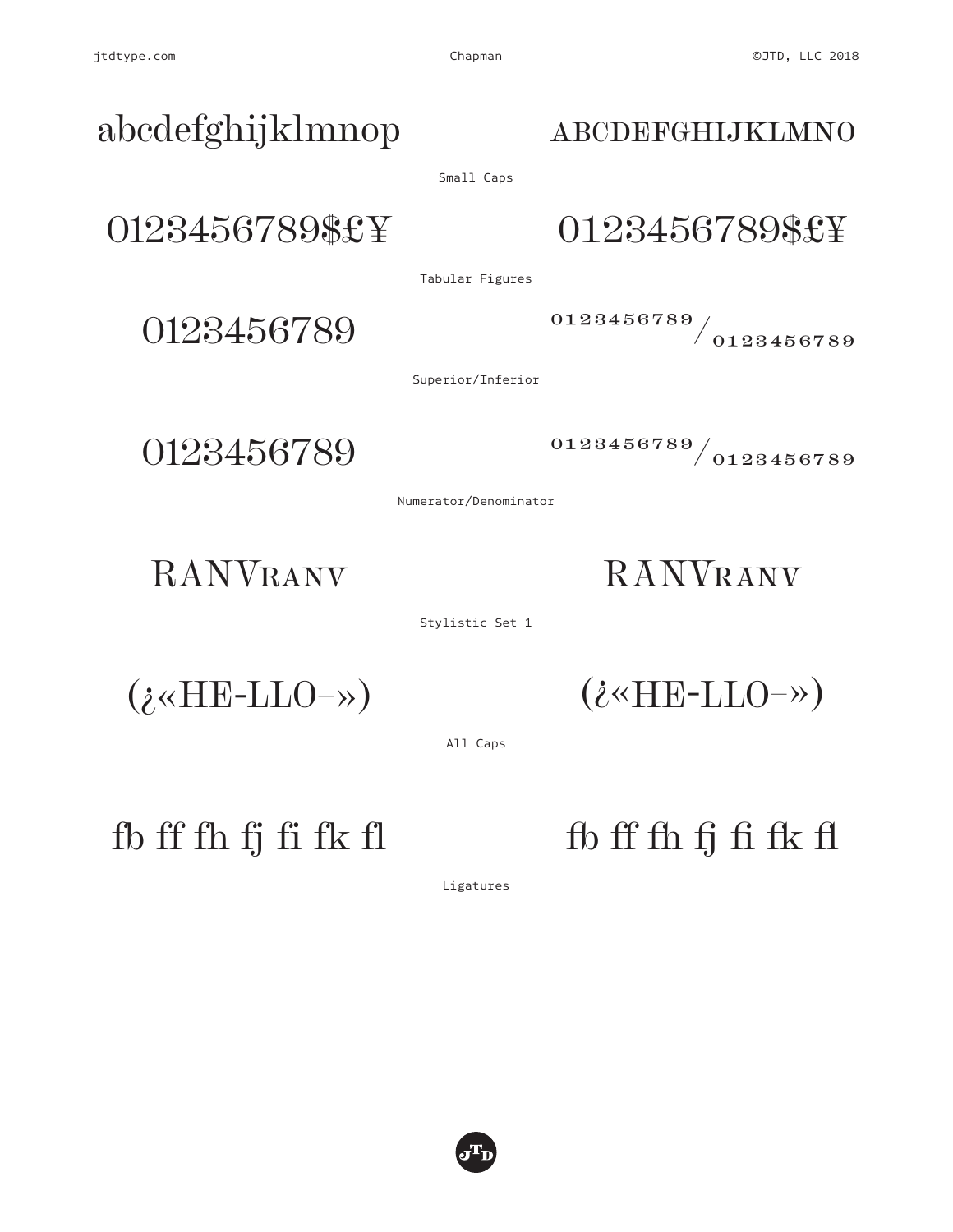

# 

## $(0123456789)$

# 0123456789

# NOPQRRSTUVYWXYZ

AABCDEFGHLJKLMN

# A A BCDEFGHLJKLMN NOPQRRSTUVYWXYZ abcdefghijklmnopqr stuvwxyz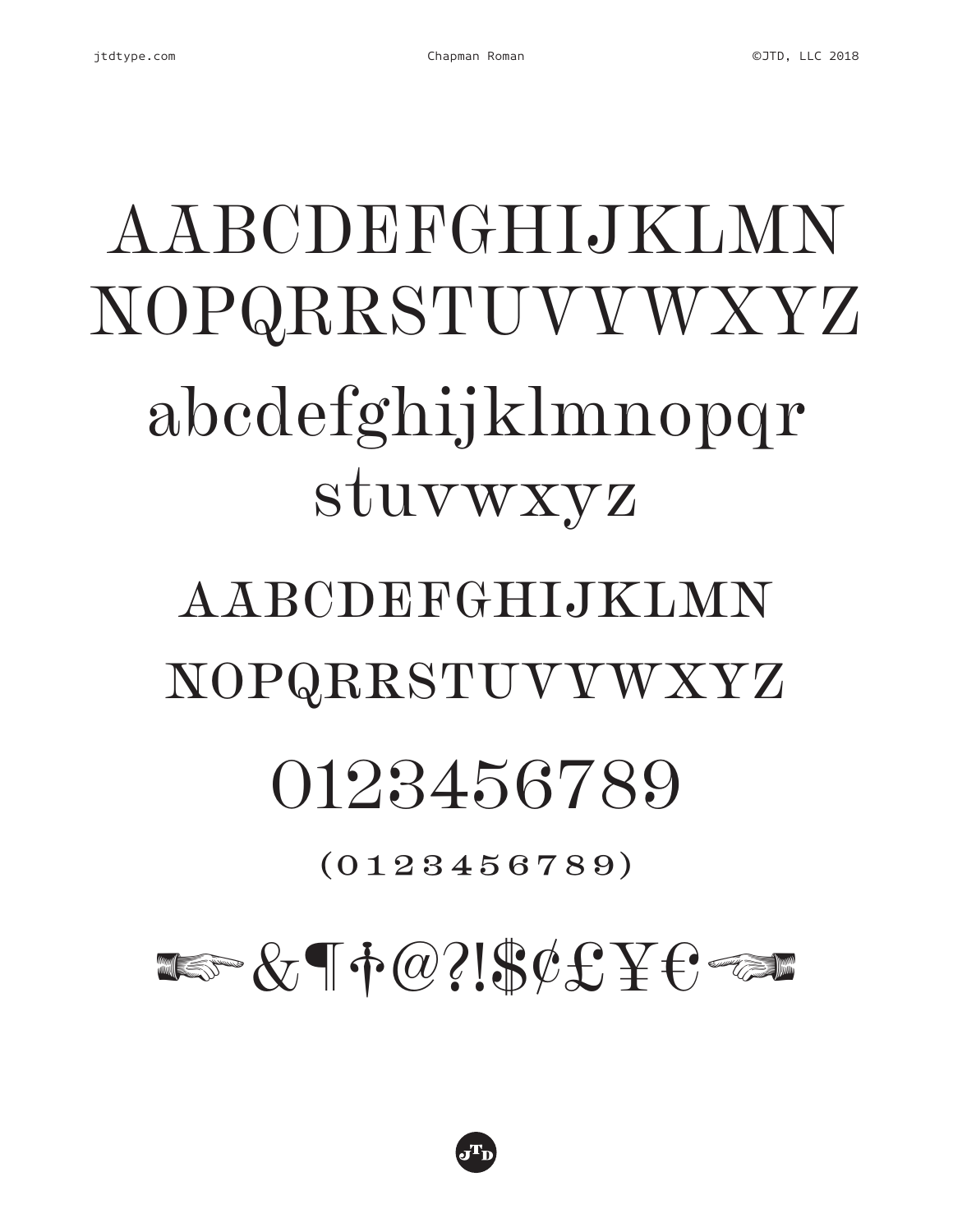#### jtdtype.com

### AABCDEFGHIJKLMNNOPQRRSTUVVWXYZ ÉÊËEĔĖEĚEĚĚĚĚĚĚÊÊĜĞĞGHHÌÍÎÏĨĨĬĮİİIJĴĶĹĻĽĿŁÑŃŅŇÑÑŃŅŇÒÓÔÕ ÖŌŎQÓŐÕŐŐŐŎŎŎŎŎŎQØŐŒŔŖŘŔŖŘŚŜŠŞŞŢŢŤŦÙÚŮŨŨŬŮŰŰŮŮŮŮŮŮ UUŴŴŴŴÝŶŸŶŶYÝŶŹŹŽÞĐŊ

Uppercase

abcdefghijklmnopqrstuvwxyz

àáâãäåāăaaááâââåååååååäææçćĉċčďđèéêëēĕėęěeěẽêêêåĝġġġĥħìíîïīĭijijjjklll  $\dot{w}\acute{w}\ddot{w}\acute{y}\ddot{y}\dot{y}\dot{y}\dot{y}\dot{y}\ddot{y}\ddot{y}\ddot{z}\dot{z}\ddot{z}b\ddot{d}y$ 

Lowercase

### AABCDEFGHIJKLMNNOPQRRSTUVVWXYZ

 $\lambda$ ÁÂÃÄÄÄĄẠÁẤÃÃÃÃÃĂĂÃĂÁÃÃÃÄÄÄĂĂÁẤÃÃÃÃÃÃÅÅÅÅÅÅÅvÆ&ÇĆĈČČĎÐÈÉÈĒĖĘĚ EÉÉÉÉÉÉÉGGGGHHIÍIIIIIIIIII ÎKLLULAŃNŇÑŃŅŇÒÓÔÕÖŌŎQÓŐÕÕŎOĆŎŎŎŎ ŖŘŔŖŘŚŜŠSSSSTŢŤŦÙÚÛÜŨŨŬŮŰŰŮŮŮŮŮŮŲŴŴŴŴÝŶŸŶŶYŶĨŹŻŽÞĐŊ

Small Caps

### 0123456789\$¢£¥edf 0123456789\$¢£¥edf

Proportianal and Tabular Numerals and Currency

 $(0123456789^{+++2-4}),\qquad \qquad (0123456789^{+++2-4}),\qquad \qquad (0123456789^{+++2-4}),\qquad \qquad (0123456789^{+++2-4}),$ 

 $\frac{12}{3388888442}$   $\leq$   $\leq$   $+$   $\pm$   $\times$   $\div$   $=$   $\neq$   $\approx$   $\geq$   $>$   $\frac{1}{2}$   $\wedge$   $\degree$ 

Fractions and Mathematical Symbols

 $i\ell$ il  $( )$   $( )$   $[$   $]$   $[$   $]$   $\{$   $\}$   $\{$   $\}$   $\&$   $\&$   $\&$   $\&$   $\rightarrow$   $- \emptyset$ ",,,"'.,;; ? ~& ¶§+\\*

Punctuation

 $\# \%\%$  o  $^{\rm TM}$  O  $\mathbb{R}$   $^{\mathfrak{g} \mathfrak{g} \wedge_{\mathfrak{g} \mathfrak{g}}}$ 

Symbols, Arrows, and Dingbats

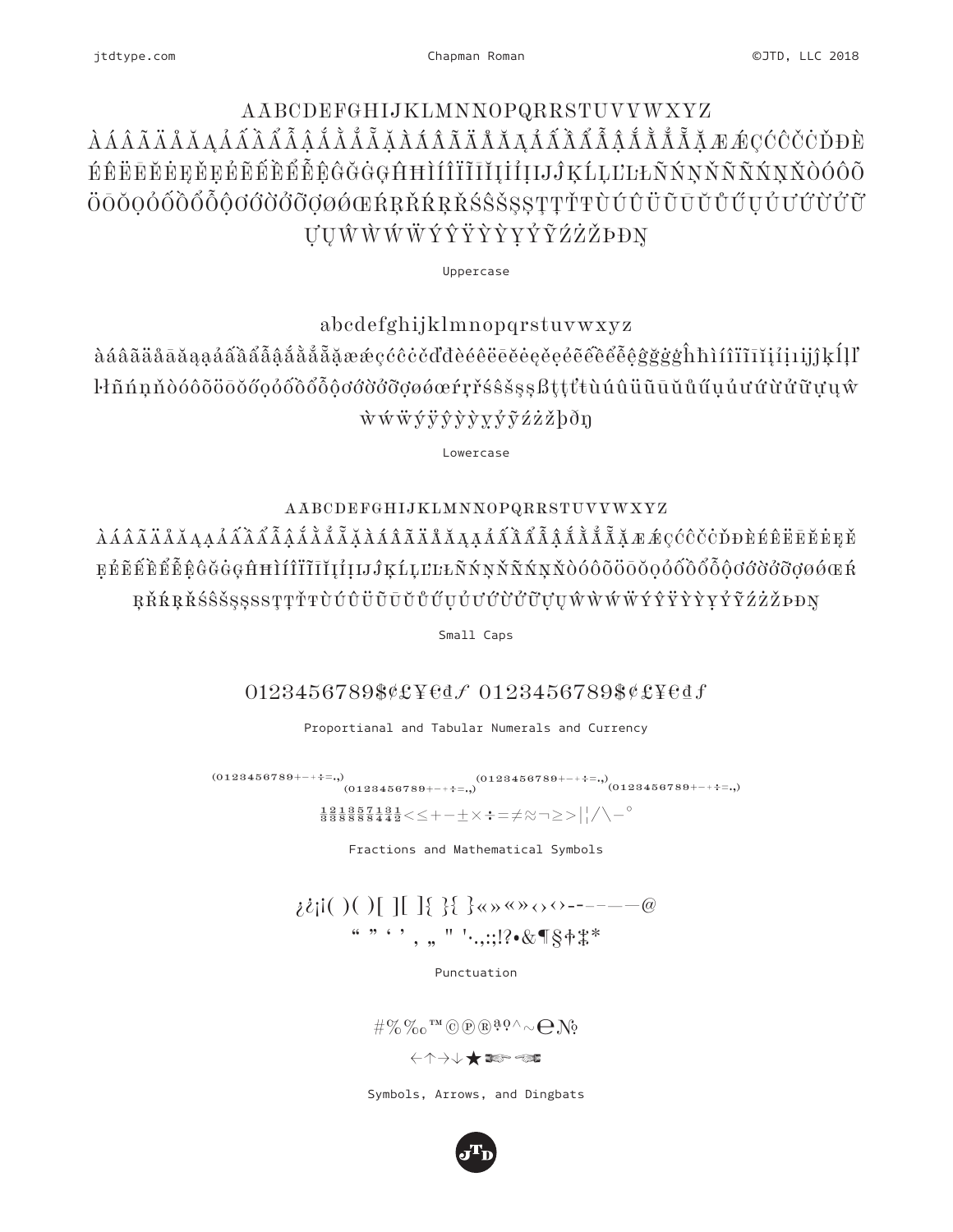# *A A BCDEFGHIJKLMN* NOPQRRSTUVYWXYZ

# $abcdefghijklmnopqr$  $stuvwxyz$

## AABCDEFGHIJKLMN NOPQRRSTUVYWXYZ

## *0123456789*

 $(0123456789)$ 

## $\text{Im } \mathcal{X} \neq \emptyset \text{ and } \mathcal{Y} \neq \emptyset \text{ and } \mathcal{Y} \neq \emptyset \text{ and } \mathcal{Y} \neq \emptyset \text{ and } \mathcal{Y} \neq \emptyset \text{ and } \mathcal{Y} \neq \emptyset \text{ and } \mathcal{Y} \neq \emptyset \text{ and } \mathcal{Y} \neq \emptyset \text{ and } \mathcal{Y} \neq \emptyset \text{ and } \mathcal{Y} \neq \emptyset \text{ and } \mathcal{Y} \neq \emptyset \text{ and } \mathcal{Y} \neq \emptyset \text{ and } \mathcal{Y} \neq \empty$

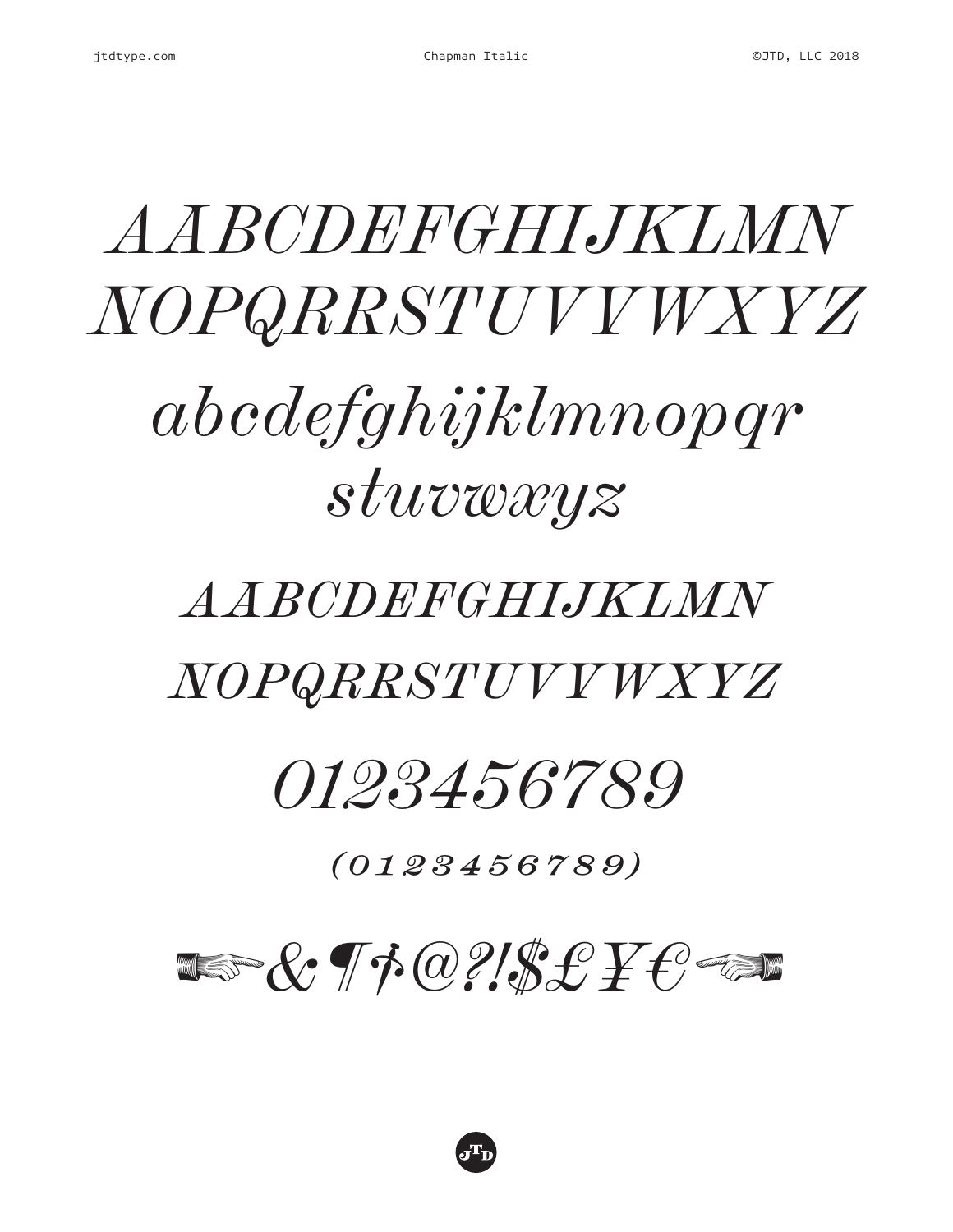### AABCDEFGHIJKLMNNOPQRRSTUVVWXYZ ÉÊËEĔĔĔEĚEĚĔĚĚĚĚĚĜĞĞGĤĦÌÍÎÏĨĬĬĬĬIJĴKĹĿĿĿÑŃNŇÑŇNŇÒÓÔÕ ÖŌŎQÓŐÕŐŐŐŎŎŎŎŎŎŖŔŒŔŖŘŔŖŘŚŜŠŞŞŢŢŤŦÙÚÛÜŨŨŬŰŲŮŬŬŬŬŰ *UUŴŴŴŴÝŶŸŶŶYŶŶŹŻŽÞĐN*

Uppercase

 $abcdefghijklmnopqrstuvwxyz$ *wwyyŷyyyýỹźżżbðŋ* 

Lowercase

 $\label{thm:ABCDEF} AABCDEFGHIJKLMNNOPQRRSTUVVWXYZ$ EÉÉÉÉÉÉÉGGGGHHIÍÍIIIIIIIIIELEKÁNNŇÑŃNŇOOOOOOOOOOOOOOOOOOO ŖŘŔŖŘŚŜŠŞŞSSTŢŤŦÙÚÛÜŨŪŬŰŰŰŰŮŰŮŰŬŲŴŴŴŴÝŶŸŶŶYŶĨŹŻŽÞĐŊ

Small Caps

0123456789\$¢£¥€₫f 0123456789\$¢£¥€₫f

Proportianal and Tabular Numerals and Currency

 $(0123456789+ \times \div = \cdot, ) \qquad \qquad (0123456789+ \times \div = \cdot, ) \qquad \qquad (0123456789+ \times \div = \cdot, ) \qquad \qquad (0123456789+ \times \div = \cdot, )$ 

 $\frac{12}{3388888442}$   $\leq$  + -  $\pm$   $\times$   $\div$  =  $\neq$   $\approx$   $\neg$   $\geq$   $\frac{1}{11}$   $\wedge$   $\sim$   $\degree$ 

Fractions and Mathematical Symbols

Punctuation

 $\# \mathcal{C} \mathcal{C}$  IM © P R  $^{qQ} \wedge \sim \bigoplus \mathcal{N}$ 

Symbols, Arrows, and Dingbats

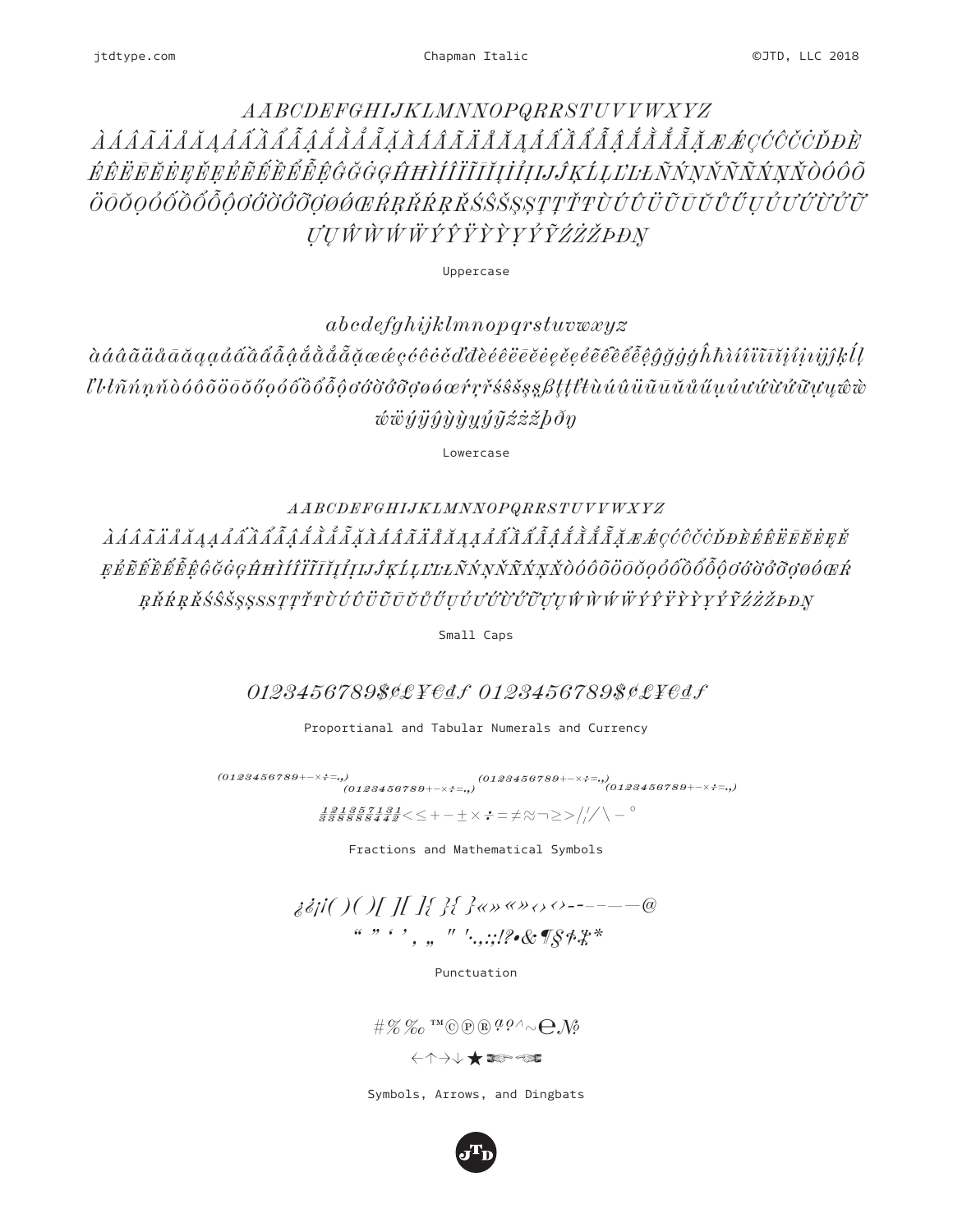There is an occasional star, like *chi Carinae,* whose spectrum consists almost wholly of bright lines, in general bearing no apparent relationship to the bright lines in the spectra of the gaseous nebulae except that the hydrogen lines are there, as they are almost everywhere. There is reason to believe that such a spectrum indicates the existence of a **very extensive** and **very hot atmosphere** surrounding the main body, or core, of the star in question. This particular star is remarkable in that it has undergone great changes in brilliancy and is located upon a background of nebulosity. The chances are strong that the star has *rushed through the nebulosity* with high rate of speed and that the resulting bombardment of the star has expanded and intensely heated its atmosphere.

There are the Wolf-Rayet stars, named from the French astronomers who discovered the first three of this class, whose spectra show a great variety of combinations of continuous spectrum and bright bands. We believe that the continuous spectrum in such a star comes from the more condensed central part, or core, and that the bright-line light proceeds from a hot

Regular/Italic/Bold/Bold Italic 10/13 pt

There is an occasional star, like *chi Carinae,* whose spectrum consists almost wholly of bright lines, in general bearing no apparent relationship to the bright lines in the spectra of the gaseous nebulae except that the hydrogen lines are there, as they are almost everywhere. There is reason to believe that such a spectrum indicates the existence of a **very extensive** and **very hot atmosphere** surrounding the main body, or core, of the star in question. This particular star is remarkable in that it has undergone great changes in brilliancy and is located upon a background of nebulosity. The chances are strong that the star has *rushed through the nebulosity* with high rate of speed and that the resulting bombardment of the star has expanded and intensely heated its atmosphere. There are the Wolf-Rayet stars, named from the French astronomers who discovered the first three of this class, whose spectra

There is an occasional star, like *chi Carinae,* whose spectrum consists almost wholly of bright lines, in general bearing no apparent relationship to the bright lines in the spectra of the gaseous nebulae except that the hydrogen lines are there, as they are almost everywhere. There is reason to believe that such a spectrum indicates the existence of a very extensive and very hot atmosphere surrounding the main body, or core, of the star in question. This particular star is remarkable in that it has undergone great changes in brilliancy and is located upon a background of nebulosity. The chances are strong that the star has *rushed through the nebulosity* with high rate of speed and that the resulting bombardment of the star has expanded and intensely heated its atmosphere.

There are the Wolf-Rayet stars, named from the French astronomers who discovered the first three of this class, whose spectra show a great variety of combinations of continuous spectrum and bright bands. We believe that the continuous spectrum in such a star comes from the more condensed central part, or

Medium/Medium Italic/Black/Black Italic 10/13 pt

There is an occasional star, like *chi Carinae,* whose spectrum consists almost wholly of bright lines, in general bearing no apparent relationship to the bright lines in the spectra of the gaseous nebulae except that the hydrogen lines are there, as they are almost everywhere. There is reason to believe that such a spectrum indicates the existence of a very extensive and very hot atmosphere surrounding the main body, or core, of the star in question. This particular star is remarkable in that it has undergone great changes in brilliancy and is located upon a background of nebulosity. The chances are strong that the star has *rushed through the nebulosity* with high rate of speed and that the resulting bombardment of the star has expanded and intensely heated its atmosphere.

There are the Wolf-Rayet stars, named

Regular/Italic/Bold/Bold Italic 12/14 pt

Medium/Medium Italic/Black/Black Italic 12/14 pt

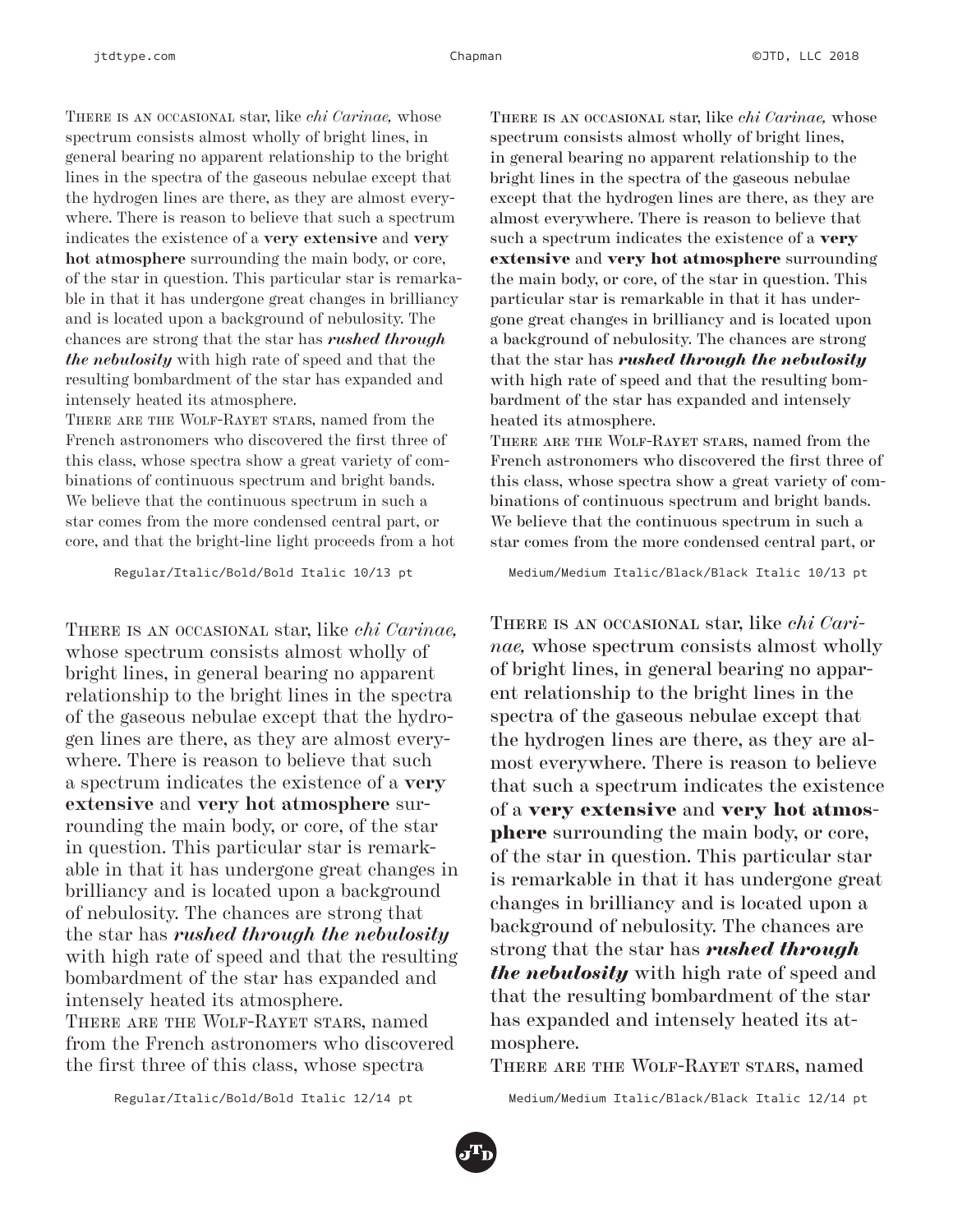There is an occasional star, like *chi Carinae,* whose spectrum consists almost wholly of bright lines, in general bearing no apparent relationship to the bright lines in the spectra of the gaseous nebulae except that the hydrogen lines are there, as they are almost everywhere. There is reason to believe that such a spectrum indicates the existence of a **very extensive** and **very hot atmosphere** surrounding the main body, or core, of the star in question. This particular star is remarkable in that it has undergone great changes in brilliancy and is located upon a background of nebulosity. The chances are strong that the star has *rushed through the nebulosity* with high rate of speed and that the resulting bombardment of the star has expanded and intensely heated its atmosphere.

There are the Wolf-Rayet stars, named from the French astronomers who discovered the first three of this class, whose spectra show a great variety of combinations of continuous spectrum and bright bands. We believe that the continuous spectrum in such a star comes from the more condensed central part, or core, and that the bright-line light proceeds from a hot atmosphere extending far out from the core.

THE GREAT MAJORITY OF THE STARS have spectra which are continuous, ex-

#### Regular/Italic/Bold/Bold Italic 14/16

There is an occasional star, like *chi Carinae,* whose spectrum consists almost wholly of bright lines, in general bearing no apparent relationship to the bright lines in the spectra of the gaseous nebulae except that the hydrogen lines are there, as they are almost everywhere. There is reason to believe that such a spectrum indicates the existence of a very extensive and very hot atmosphere surrounding the main body, or core, of the star in question. This particular star is remarkable in that it has undergone great changes in brilliancy and is located upon a background of nebulosity. The chances are strong that the star has *rushed through the nebulosity* with high rate of speed and that the resulting bombardment of the star has expanded and intensely heated its atmosphere. There are the Wolf-Rayet stars, named from the French astronomers who discovered the first three of this class, whose spectra show a great variety of combinations of continuous spectrum and bright bands. We believe that the continuous spectrum in such a star comes from the more condensed central part, or core, and that the bright-line light proceeds from a hot atmosphere extending far out from the core. THE GREAT MAJORITY OF THE STARS have spectra which are continuous,

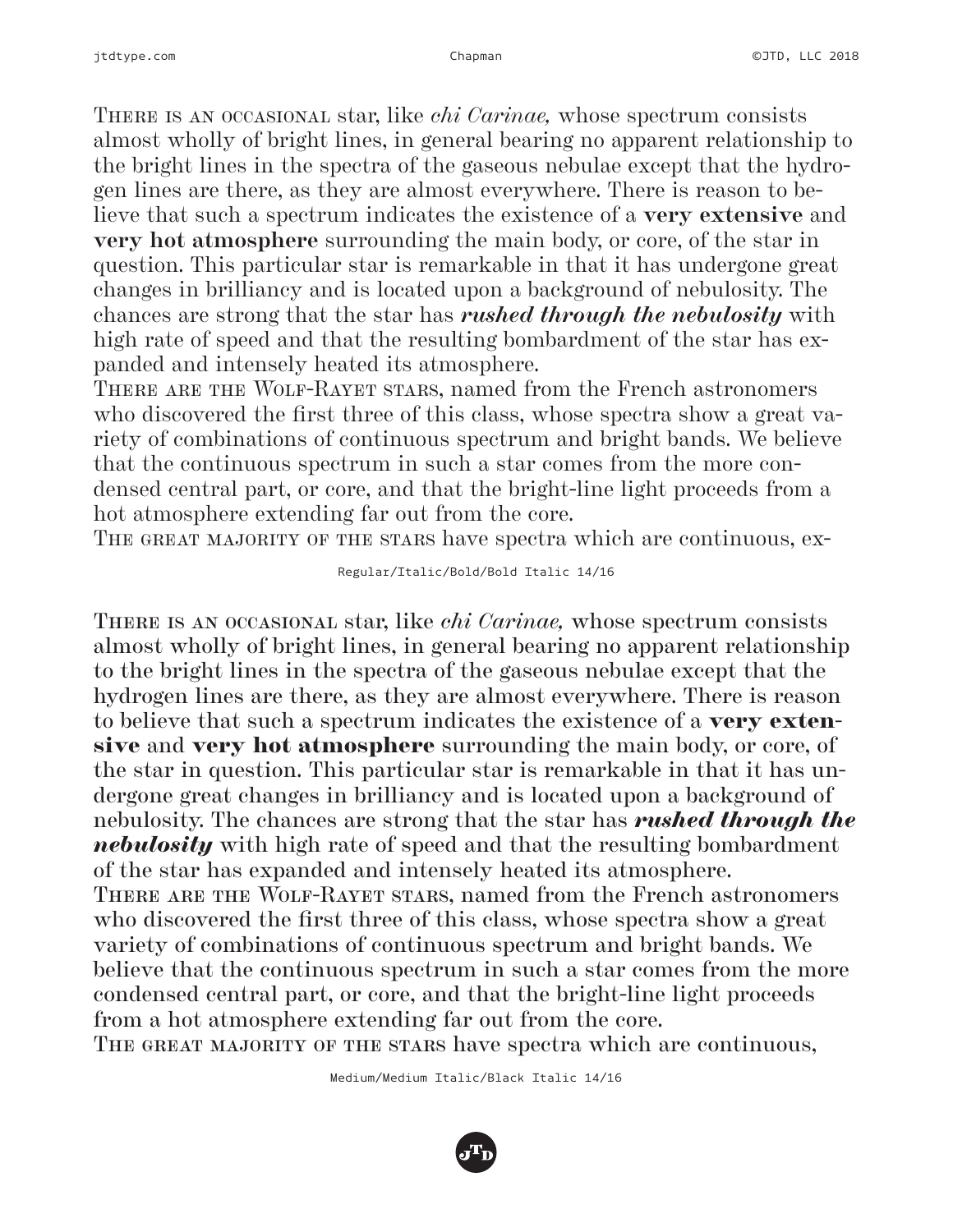There is an occasional star, like *chi Carinae,* whose spectrum consists almost wholly of bright lines, in general bearing no apparent relationship to the bright lines in the spectra of the gaseous nebulae except that the hydrogen lines are there, as they are almost everywhere. There is reason to believe that such a spectrum indicates the existence of a **very extensive** and **very hot atmosphere** surrounding the main body, or core, of the star in question. This particular star is remarkable in that it has undergone great changes in brilliancy and is located upon a background of nebulosity. The chances are strong that the star has *rushed through the nebulosity* with high rate of speed and that the resulting bombardment of the star has expanded and intensely heated its atmosphere.

There are the Wolf-Rayet stars, named from the French astronomers who discovered the first three of this class, whose spectra show a great variety of combinations of continuous spectrum

#### Regular/Italic/Bold/Bold Italic 16/18

There is an occasional star, like *chi Carinae,* whose spectrum consists almost wholly of bright lines, in general bearing no apparent relationship to the bright lines in the spectra of the gaseous nebulae except that the hydrogen lines are there, as they are almost everywhere. There is reason to believe that such a spectrum indicates the existence of a very extensive and very hot atmosphere surrounding the main body, or core, of the star in question. This particular star is remarkable in that it has undergone great changes in brilliancy and is located upon a background of nebulosity. The chances are strong that the star has *rushed through the nebulosity* with high rate of speed and that the resulting bombardment of the star has expanded and intensely heated its atmosphere.

THERE ARE THE WOLF-RAYET STARS, named from the French astronomers who discovered the first three of this class, whose spectra show a great variety of combinations of continuous spec-

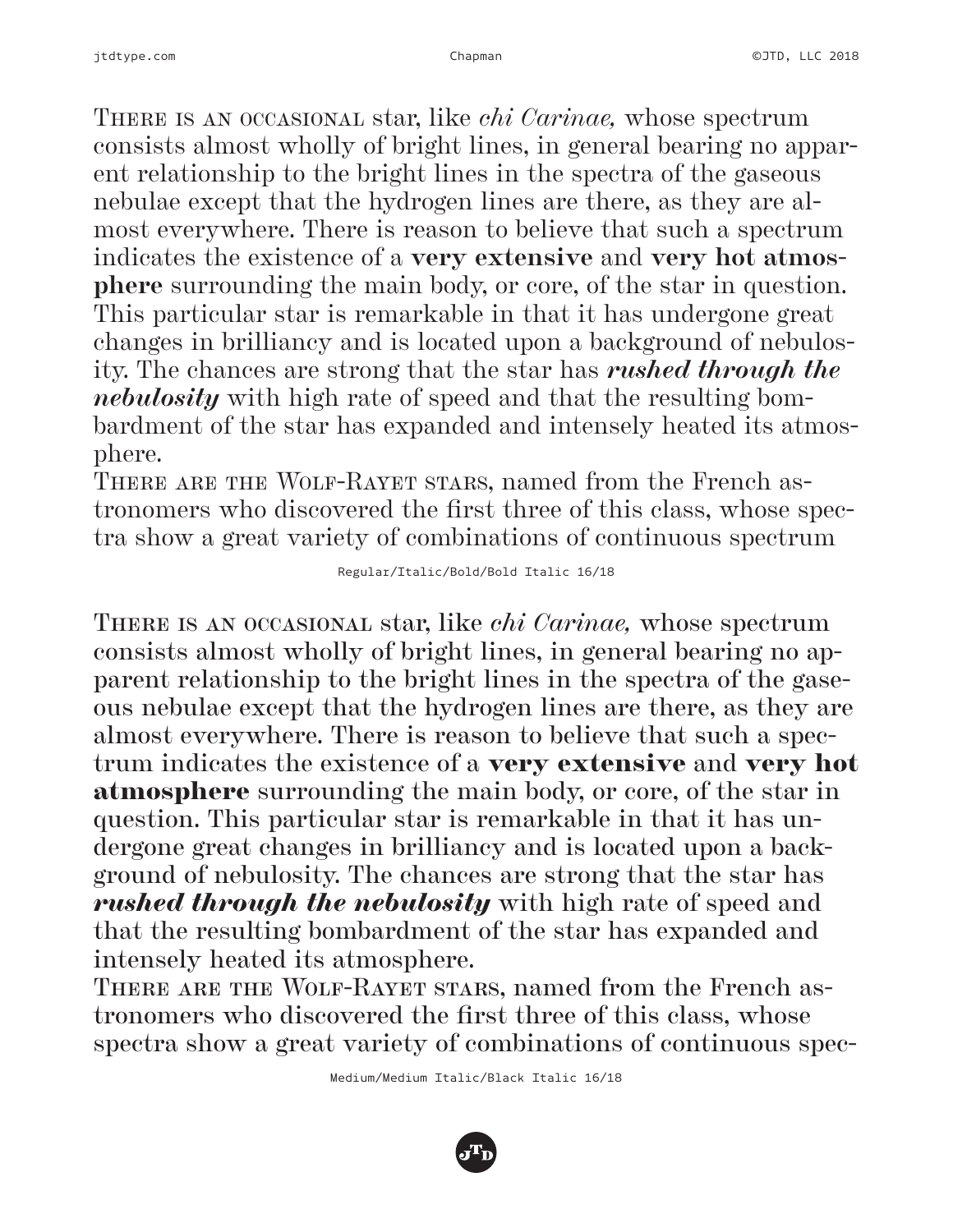There is an occasional star, like *chi Carinae,* whose spectrum consists almost wholly of bright lines, in general bearing no apparent relationship to the bright lines in the spectra of the gaseous nebulae except that the hydrogen lines are there, as they are almost everywhere. There is reason to believe that such a spectrum indicates the existence of a **very extensive** and **very hot atmosphere** surrounding the main body, or core, of the star in question. This particular star is remarkable in that it has undergone great changes in brilliancy and is located upon a background of nebulosity. The chances are strong that the star has *rushed through the nebulosity*

Regular/Italic/Bold/Bold Italic 20/22

There is an occasional star, like *chi Carinae,*  whose spectrum consists almost wholly of bright lines, in general bearing no apparent relationship to the bright lines in the spectra of the gaseous nebulae except that the hydrogen lines are there, as they are almost everywhere. There is reason to believe that such a spectrum indicates the existence of a very extensive and very hot atmosphere surrounding the main body, or core, of the star in question. This particular star is remarkable in that it has undergone great changes in brilliancy and is located upon a background of nebulosity. The chances are strong that the star has *rushed* 

Medium/Medium Italic/Black Italic 20/22

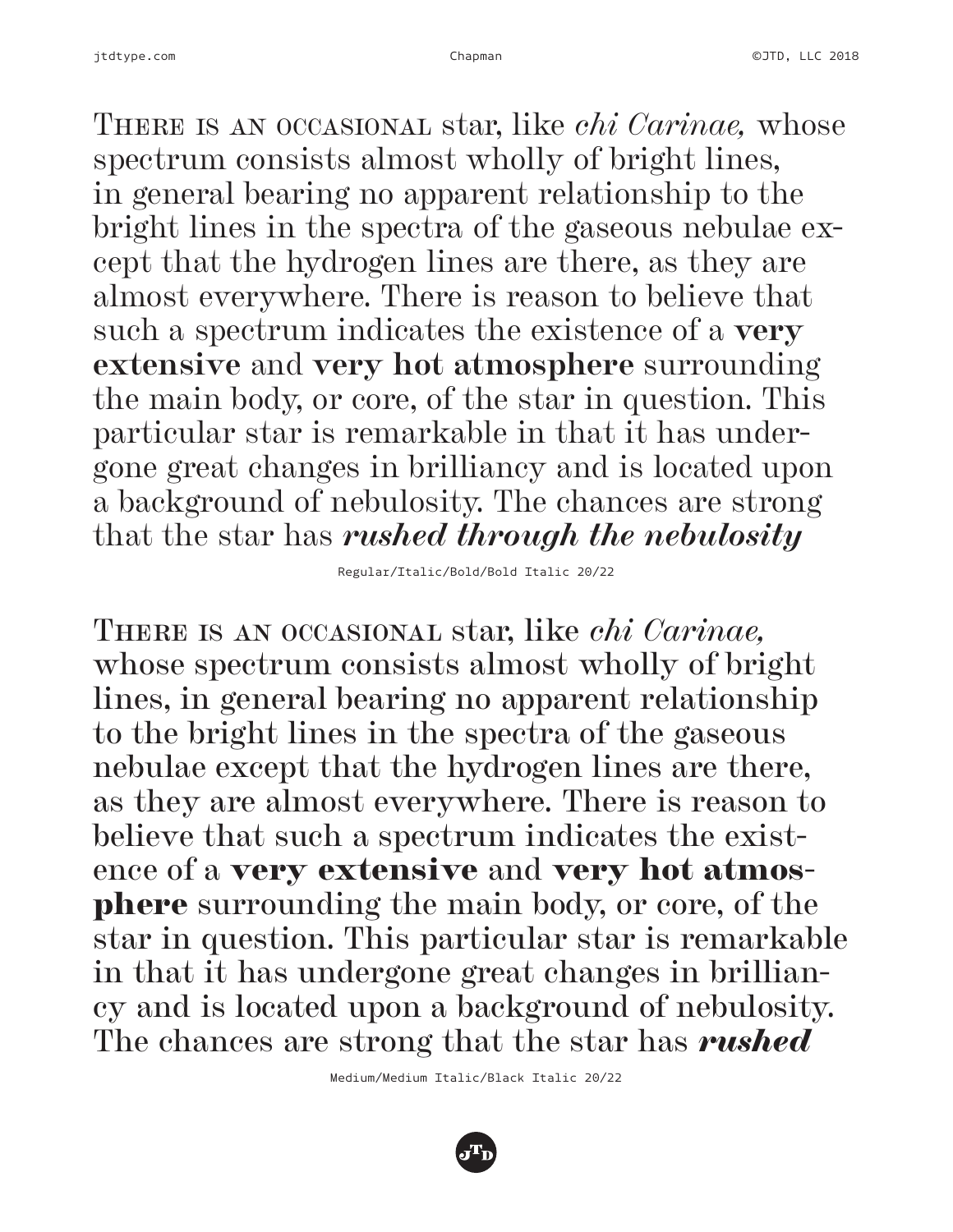There is an occasional star, like *chi Carinae,* whose spectrum consists almost wholly of bright lines, in general bearing no apparent relationship to the bright lines in the spectra of the gaseous nebulae except that the hydrogen lines are there, as they are almost everywhere. There is reason to believe that such a spectrum indicates the existence of a **very extensive** and **very hot atmosphere** surrounding the main body, or core, of the star in question. This particular star is remarkable in that it has undergone great changes in brilliancy and is located upon a background of nebulosity. The chances are strong that the star has *rushed through the nebulosity* with high rate of speed and that the re-

Regular/Italic/Bold/Bold Italic 26/28

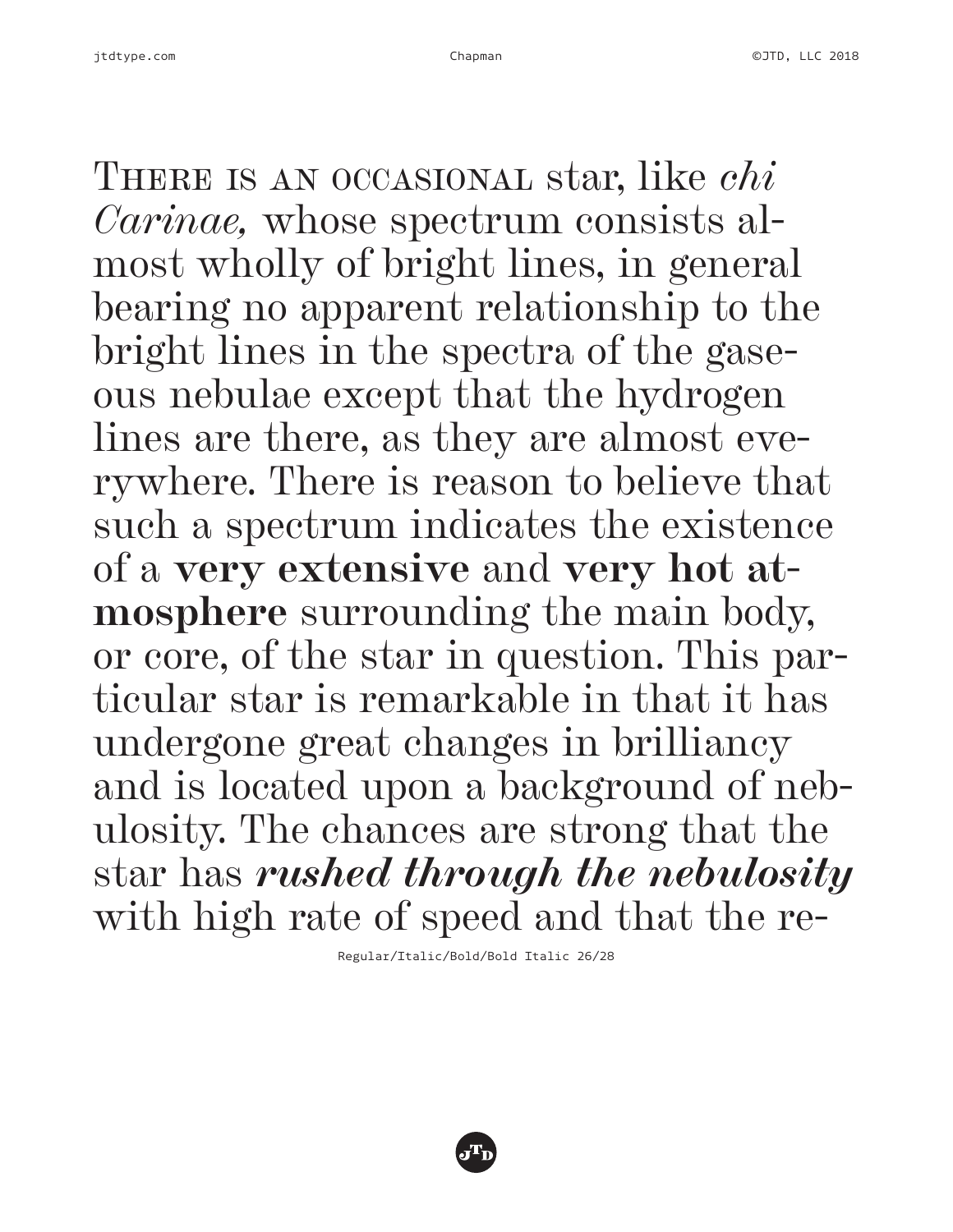There is an occasional star, like *chi Carinae,* whose spectrum consists almost wholly of bright lines, in general bearing no apparent relationship to the bright lines in the spectra of the gaseous nebulae except that the hydrogen lines are there, as they are almost everywhere. There is reason to believe that such a spectrum indicates the existence of a very extensive and very hot atmosphere surrounding the main body, or core, of the star in question. This particular star is remarkable in that it has undergone great changes in brilliancy and is located upon a background of nebulosity. The chances are strong that the star has *rushed through the nebulosity* with high

Medium/Medium Italic/Black/Black Italic 26/28

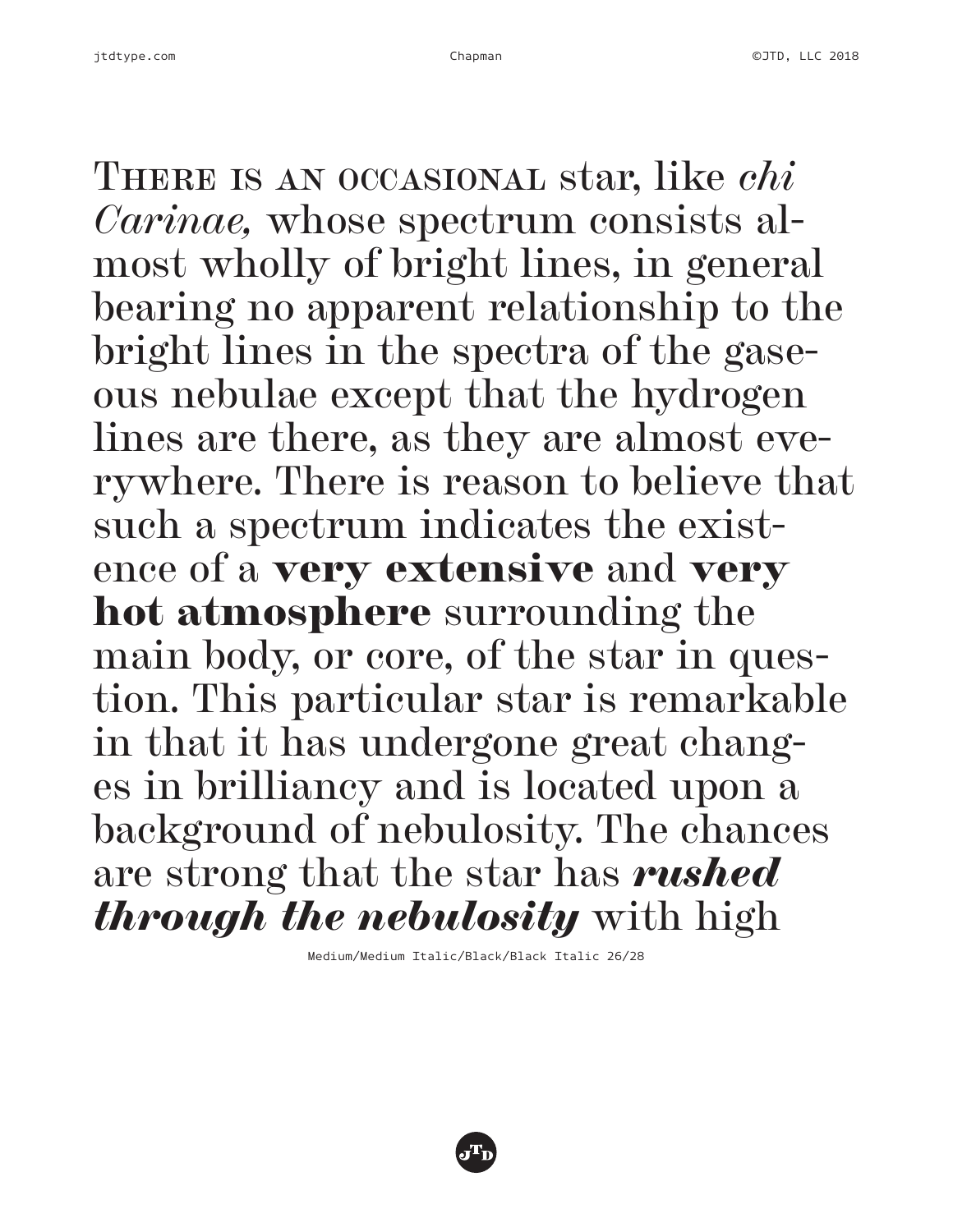### AABCDEFGHIJKLMNNOPQRRSTUVVWXYZ ŔŔĔĔĔĔĿĔĿĔĔĔŔŔŔŔĠĠĠĠĠŦĦĨĬĨĨĨĬĬIJĨIJĹĸĹĻĽĿĿŇŃŅŇÑŇŃŇŎÓÔÕ ÖŌŎOÓŐŐŐŐŐŐŐŐŐŐØØŔRŘŔRŘŚŜŠSSTTŤŦÙÚŮÜŨŨŬŰŰŬŰŬŰŮŰ UUŴŴŴŴÝŶŸŶŶYŶŶŹŹŽÞĐŊ

Uppercase

abcdefghijklmnopqrstuvwxyz àáâãäåāăaaáâââââåååååãææçćĉċčďdèéêëēĕėęěęěĉêêêĝĝġġĥhìíîïīĭjjjjjkĺļľ l·lñnnňòóôōöōŏőoóôôôôôooooooooonrřśsšssßttttuúûüūūŭűűuúuúùûữuuŵw  $\overline{\textbf{w}}\overline{\textbf{w}}\overline{\textbf{y}}\overline{\textbf{y}}\overline{\textbf{y}}\overline{\textbf{y}}\overline{\textbf{y}}\overline{\textbf{y}}\overline{\textbf{y}}\overline{\textbf{z}}\overline{\textbf{z}}\overline{\textbf{z}}\overline{\textbf{z}}$ 

Lowercase

AABCDEFGHIJKLMNNOPQRRSTUVVWXYZ EÉEÉÈÉÉGGGGHHI IIIIIIIIIII SKLLELKNNNNNNDO SOOSOO SOOS SOOS SOOG SOOG ŖŘŔŖŘŚŜŠŞŞSSTŢŤŦÙÚŮÜŨŪŬŮŰŲŮƯŰŮŮŨŲŲŴŴŴŴŶŶŸŶŶŶŶŹŹŽĐĐŊ

Small Caps

0123456789\$¢£¥edf 0123456789\$¢£¥edf

Proportianal and Tabular Numerals and Currency

 $\substack{(0123456789+\dots+\div=),\\(0123456789+\dots+\div=),} (0123456789+\dots+\div=),\\(0123456789+\dots+\div=),}$ 

 $\frac{1}{3}\frac{2}{3}\frac{1}{8}\frac{8}{8}\frac{5}{8}\frac{7}{8}\frac{1}{4}\frac{3}{4}\frac{1}{2}$  <  $\leq$  +  $-\pm \times$  +  $\pm \neq \approx$   $\rightarrow$   $\geq$   $>$   $\mid$   $/ \setminus ^{\circ}$ 

Fractions and Mathematical Symbols

 $\lambda \{i | ( ) ( ) [ ] | \}$   $\} \{ \} \{ \} \{ \} \{ \} \{ \} \{ \}$ "" ", , " '...:!? · & TS+\\*

Punctuation

 $\# \%\%$   $\alpha$ <sup>m</sup>  $\odot$   $\odot$   $\odot$   $\ddot{\text{a}}$   $\ddot{\text{a}}$   $\circ \land \sim \bigoplus$   $\bigwedge$ 

Symbols, Arrows, and Dingbats

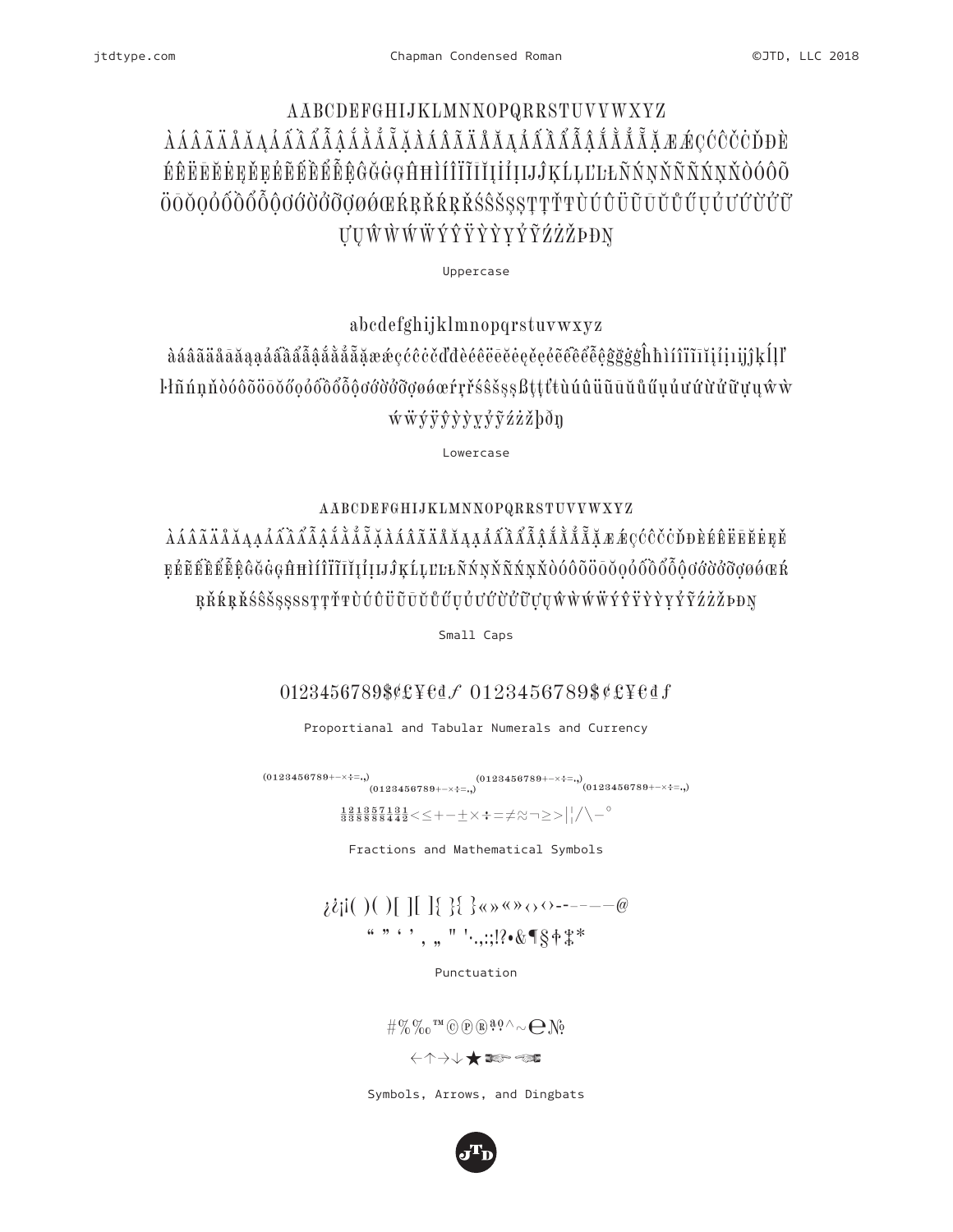### AABCDEFGHIJKLMNNOPQRRSTUVVWXYZ ÉÊËEĔĖEĚEÉĚĚĚĚĚÊĜĞĞGAHÌ Í Î Î Ĩ Ĭ I I Î I I J KĹLĽLEŇ NN ŇÑ Ň N Ň O Ó Ô Õ ÖŌŎŎŎŎŎŎŎŎŎĠĠŎŎŎŎŎŎŒŔŖŘŔŖŘŚŜŠŞŞŢŢŤŦÙÚÛÜŨŨŬŮŰŲŮŬŮŨŨŨ *UUŴŴŴŴŶŶŸŶŶYŶŶŹŻŻĎĐŊ*

Uppercase

 $abcdefghijklmnopqrstuvwxyz$  $\hat{u}u\hat{u}\hat{u}\hat{u}\hat{u}u\hat{u}\hat{w}\hat{w}\hat{w}\hat{w}\hat{y}\hat{y}\hat{y}\hat{y}\hat{y}\hat{y}\hat{y}\hat{y}\hat{z}\hat{z}\hat{z}\hat{b}\hat{\theta}\hat{\eta}$ 

Lowercase

AABCDEFGHIJKLMNNOPQRRSTUVYWXYZ EÉÉÉÉÉÉÉGGGHHI filille valari népt do sossos southermet de la construction de la construction de la constructio ŖŘŔŖŘŚŜŠŞŞSSŢŢŤŦÒÚÛÜŨŪŬŮŰŲŮƯŰŨŮŨŲŲŴŴŴŴÝŶŸŶŶYŶĨŹŻŽÞĐŊ

Small Caps

0123456789\$¢£¥€df 0123456789\$¢£¥€df

Proportianal and Tabular Numerals and Currency

 $\begin{array}{l} (0123456789 + \cdots + \ddots + \ddots) \\ (0123456789 + \cdots + \ddots + \ddots) \\ (0123456789 + \cdots + \ddots + \ddots) \end{array} \nonumber \\ (0123456789 + \cdots + \ddots) \end{array}$ 

Fractions and Mathematical Symbols

j&jl( )( )[ ][ ]{ }{ }«»«»<>>>--------@  $\sum_{i=1}^{n}$ 

Punctuation

 $\# \mathcal{C} \mathcal{C}$  IM © ® ®  $^{g\rho\wedge}\sim \bigoplus \mathcal{N}$ 

Symbols, Arrows, and Dingbats

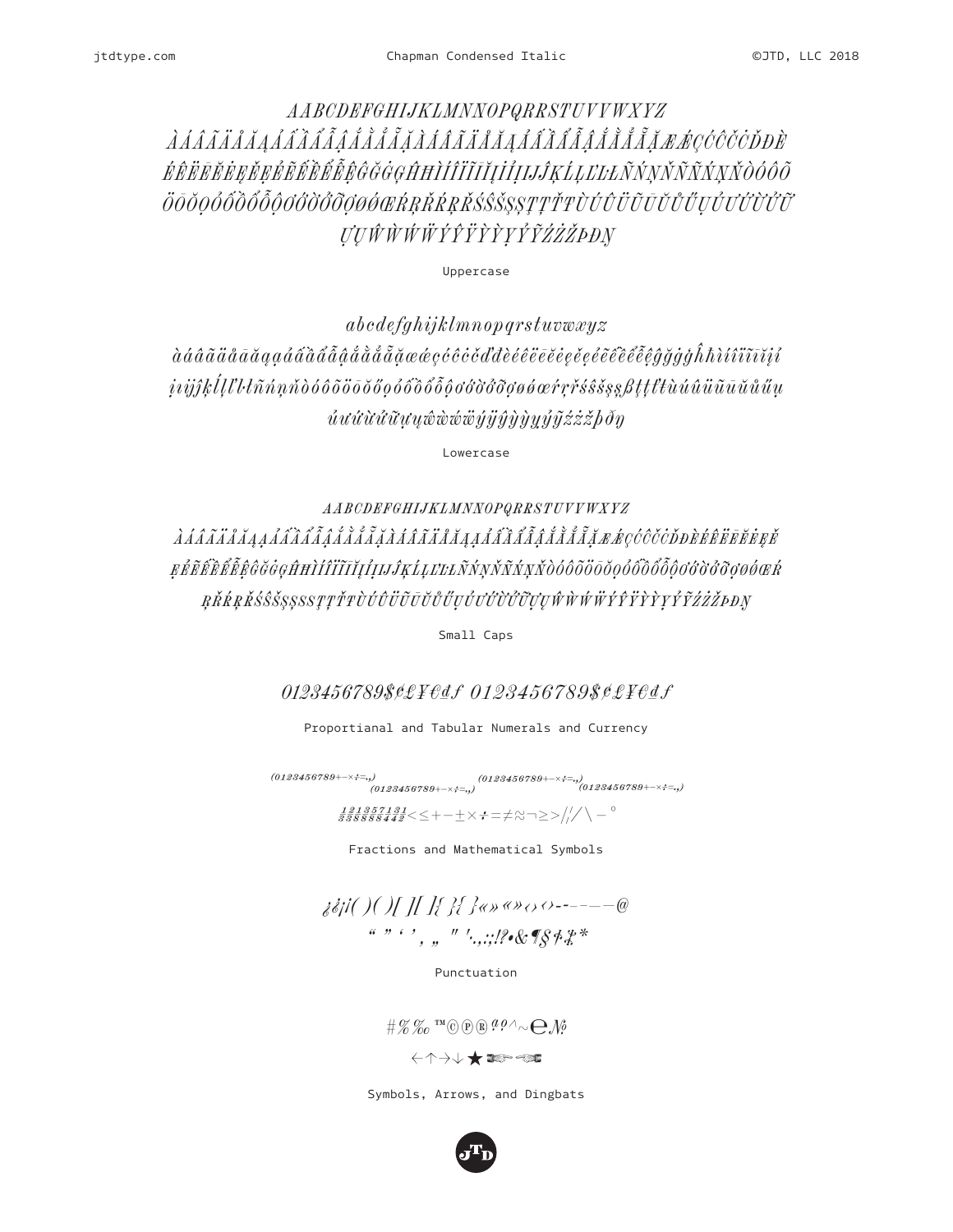There is an occasional star, like *chi Carinae,* whose spectrum consists almost wholly of bright lines, in general bearing no apparent relationship to the bright lines in the spectra of the gaseous nebulae except that the hydrogen lines are there, as they are almost everywhere. There is reason to believe that such a spectrum indicates the existence of a **very extensive** and **very hot** atmosphere surrounding the main body, or core, of the star in question. This particular star is remarkable in that it has undergone great changes in brilliancy and is located upon a background of nebulosity. The chances are strong that the star has *rushed through the nebulosity* with high rate of speed and that the resulting bombardment of the star has expanded and intensely heated its atmosphere.

There are the Wolf-Rayet stars, named from the French astronomers who discovered the first three of this class, whose spectra show a great variety of combinations of continuous spectrum and bright bands. We believe that the continuous spectrum in such a star comes from the more condensed central part, or core, and that the brightline light proceeds from a hot atmosphere extending far out from the core.

THE GREAT MAJORITY OF THE STARS have spectra which are continuous, except for the presence of dark or *absorption lines:* a few lines in the very blue stars, and an increasing number of lines as we pass

Regular/Italic/Bold/Bold Italic 10/13

There is an occasional star, like *chi Carinae,* whose spectrum consists almost wholly of bright lines, in general bearing no apparent relationship to the bright lines in the spectra of the gaseous nebulae except that the hydrogen lines are there, as they are almost everywhere. There is reason to believe that such a spectrum indicates the existence of a **very extensive** and **very hot** atmosphere surrounding the main body, or core, of the star in question. This particular star is remarkable in that it has undergone great changes in brilliancy and is located upon a background of nebulosity. The chances are strong that the star has *rushed through the nebulosity* with high rate of speed and that the resulting bombardment of the star has expanded and intensely heated its atmosphere. There are the Wolf-Rayet stars, named from the French astronomers who discovered the first three of this class, whose spectra show a great variety of combinations of continuous spectrum and bright bands. We believe that the continuous spectrum in such a star comes from the more condensed central part, or core, and that the brightline light proceeds from a hot atmosphere extending far

There is an occasional star, like *chi Carinae,* whose spectrum consists almost wholly of bright lines, in general bearing no apparent relationship to the bright lines in the spectra of the gaseous nebulae except that the hydrogen lines are there, as they are almost everywhere. There is reason to believe that such a spectrum indicates the existence of a very extensive and very hot atmosphere surrounding the main body, or core, of the star in question. This particular star is remarkable in that it has undergone great changes in brilliancy and is located upon a background of nebulosity. The chances are strong that the star has *rushed through the nebulosity* with high rate of speed and that the resulting bombardment of the star has expanded and intensely heated its atmosphere.

There are the Wolf-Rayet stars, named from the French astronomers who discovered the first three of this class, whose spectra show a great variety of combinations of continuous spectrum and bright bands. We believe that the continuous spectrum in such a star comes from the more condensed central part, or core, and that the bright-line light proceeds from a hot atmosphere extending far out from the core.

THE GREAT MAJORITY OF THE STARS have spectra which are continuous, except for the presence of dark or *absorption lines:* a few

Medium/Medium Italic/Black/Black Italic 10/13

There is an occasional star, like *chi Carinae,* whose spectrum consists almost wholly of bright lines, in general bearing no apparent relationship to the bright lines in the spectra of the gaseous nebulae except that the hydrogen lines are there, as they are almost everywhere. There is reason to believe that such a spectrum indicates the existence of a very extensive and very hot atmosphere surrounding the main body, or core, of the star in question. This particular star is remarkable in that it has undergone great changes in brilliancy and is located upon a background of nebulosity. The chances are strong that the star has *rushed through the nebulosity* with high rate of speed and that the resulting bombardment of the star has expanded and intensely heated its atmosphere. There are the Wolf-Rayet stars, named from the French astronomers who discovered the first three of this class, whose spectra show a great variety of combinations of continuous spectrum and bright bands. We believe that the continuous spectrum in such a star comes from the more condensed central part, or

Regular/Italic/Bold/Bold Italic 12/14

Medium/Medium Italic/Black/Black Italic 12/14 pt

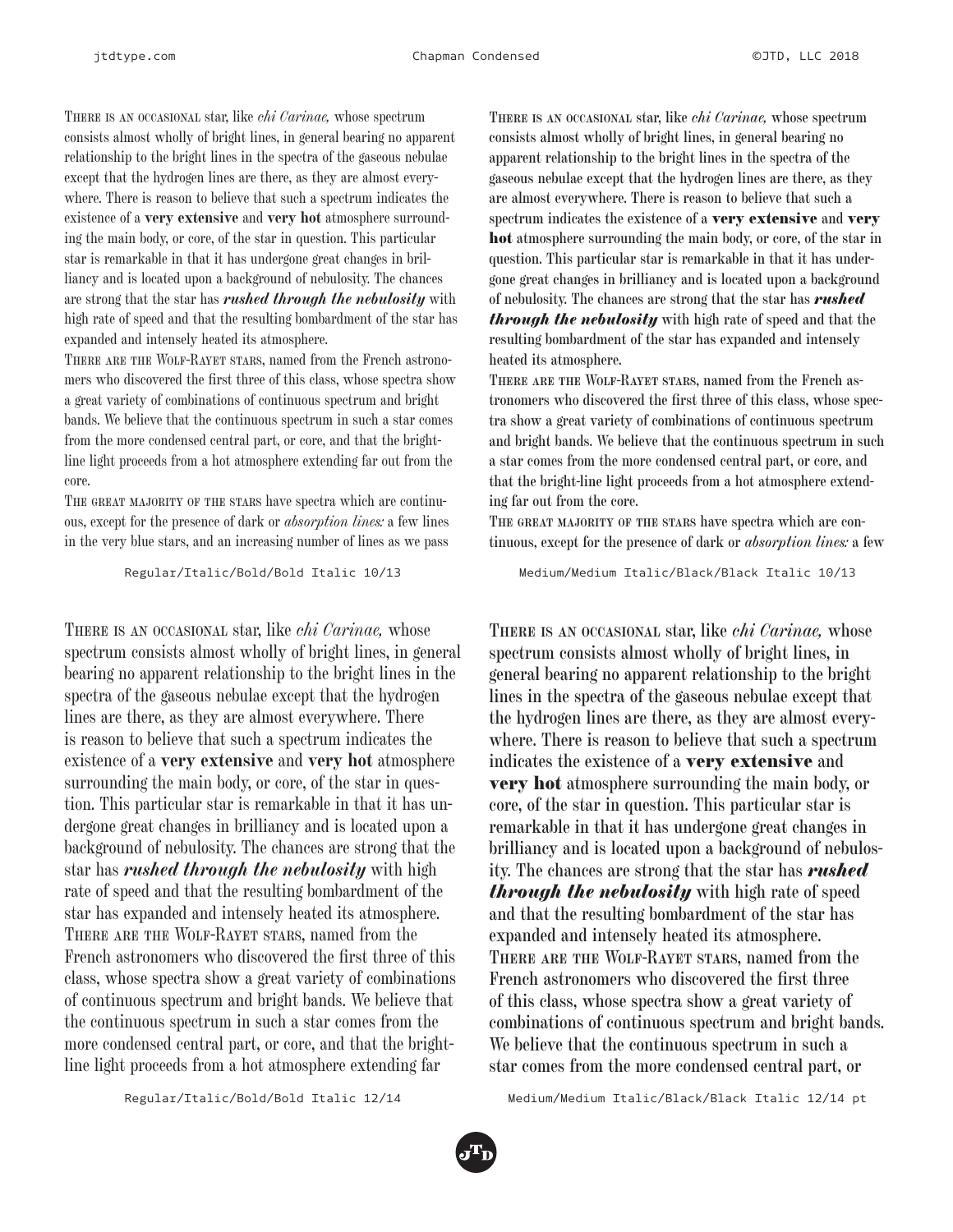There is an occasional star, like *chi Carinae,* whose spectrum consists almost wholly of bright lines, in general bearing no apparent relationship to the bright lines in the spectra of the gaseous nebulae except that the hydrogen lines are there, as they are almost everywhere. There is reason to believe that such a spectrum indicates the existence of a **very extensive** and **very hot** atmosphere surrounding the main body, or core, of the star in question. This particular star is remarkable in that it has undergone great changes in brilliancy and is located upon a background of nebulosity. The chances are strong that the star has *rushed through the nebulosity* with high rate of speed and that the resulting bombardment of the star has expanded and intensely heated its atmosphere.

There are the Wolf-Rayet stars, named from the French astronomers who discovered the first three of this class, whose spectra show a great variety of combinations of continuous spectrum and bright bands. We believe that the continuous spectrum in such a star comes from the more condensed central part, or core, and that the bright-line light proceeds from a hot atmosphere extending far out from the core.

THE GREAT MAJORITY OF THE STARS have spectra which are continuous, except for the presence of dark or *absorption lines:* a few lines in the very blue stars, and an increasing number of lines as we pass from the blue through the yellow and red stars to those which are extremely red.

#### Regular/Italic/Bold/Bold Italic 14/16 pt

There is an occasional star, like *chi Carinae,* whose spectrum consists almost wholly of bright lines, in general bearing no apparent relationship to the bright lines in the spectra of the gaseous nebulae except that the hydrogen lines are there, as they are almost everywhere. There is reason to believe that such a spectrum indicates the existence of a **very** extensive and very hot atmosphere surrounding the main body, or core, of the star in question. This particular star is remarkable in that it has undergone great changes in brilliancy and is located upon a background of nebulosity. The chances are strong that the star has *rushed through the nebulosity* with high rate of speed and that the resulting bombardment of the star has expanded and intensely heated its atmosphere.

There are the Wolf-Rayet stars, named from the French astronomers who discovered the first three of this class, whose spectra show a great variety of combinations of continuous spectrum and bright bands. We believe that the continuous spectrum in such a star comes from the more condensed central part, or core, and that the bright-line light proceeds from a hot atmosphere extending far out from the core.

THE GREAT MAJORITY OF THE STARS have spectra which are continuous, except for the presence of dark or *absorption lines:* a few lines in the very blue stars, and an increasing number of lines as we pass from the blue through the yellow and red stars to those which are extremely red.

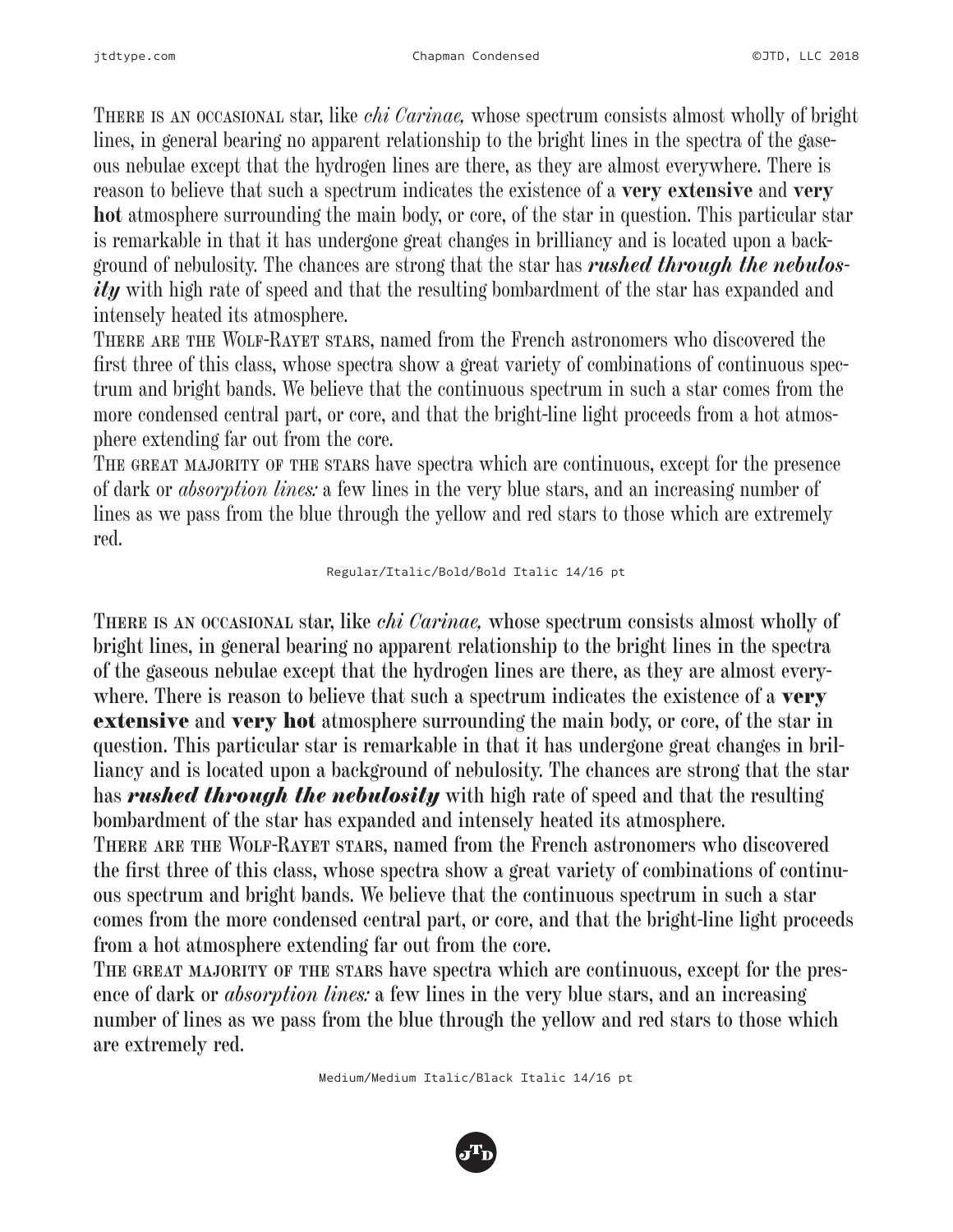There is an occasional star, like *chi Carinae,* whose spectrum consists almost wholly of bright lines, in general bearing no apparent relationship to the bright lines in the spectra of the gaseous nebulae except that the hydrogen lines are there, as they are almost everywhere. There is reason to believe that such a spectrum indicates the existence of a **very extensive** and **very hot** atmosphere surrounding the main body, or core, of the star in question. This particular star is remarkable in that it has undergone great changes in brilliancy and is located upon a background of nebulosity. The chances are strong that the star has *rushed through the nebulosity* with high rate of speed and that the resulting bombardment of the star has expanded and intensely heated its atmosphere.

THERE ARE THE WOLF-RAYET STARS, named from the French astronomers who discovered the first three of this class, whose spectra show a great variety of combinations of continuous spectrum and bright bands. We believe that the continuous spectrum in such a star comes from the more condensed central part, or core, and that the bright-line light proceeds from a hot atmosphere extending far out from the core.

#### Regular/Italic/Bold/Bold Italic 16/18 pt

There is an occasional star, like *chi Carinae,* whose spectrum consists almost wholly of bright lines, in general bearing no apparent relationship to the bright lines in the spectra of the gaseous nebulae except that the hydrogen lines are there, as they are almost everywhere. There is reason to believe that such a spectrum indicates the existence of a **very extensive** and **very hot** atmosphere surrounding the main body, or core, of the star in question. This particular star is remarkable in that it has undergone great changes in brilliancy and is located upon a background of nebulosity. The chances are strong that the star has *rushed through the nebulosity* with high rate of speed and that the resulting bombardment of the star has expanded and intensely heated its atmosphere.

There are the Wolf-Rayet stars, named from the French astronomers who discovered the first three of this class, whose spectra show a great variety of combinations of continuous spectrum and bright bands. We believe that the continuous spectrum in such a star comes from the more condensed central part, or core, and that the bright-line light proceeds from a hot atmosphere extending far

Medium/Medium Italic/Black Italic 16/18 pt

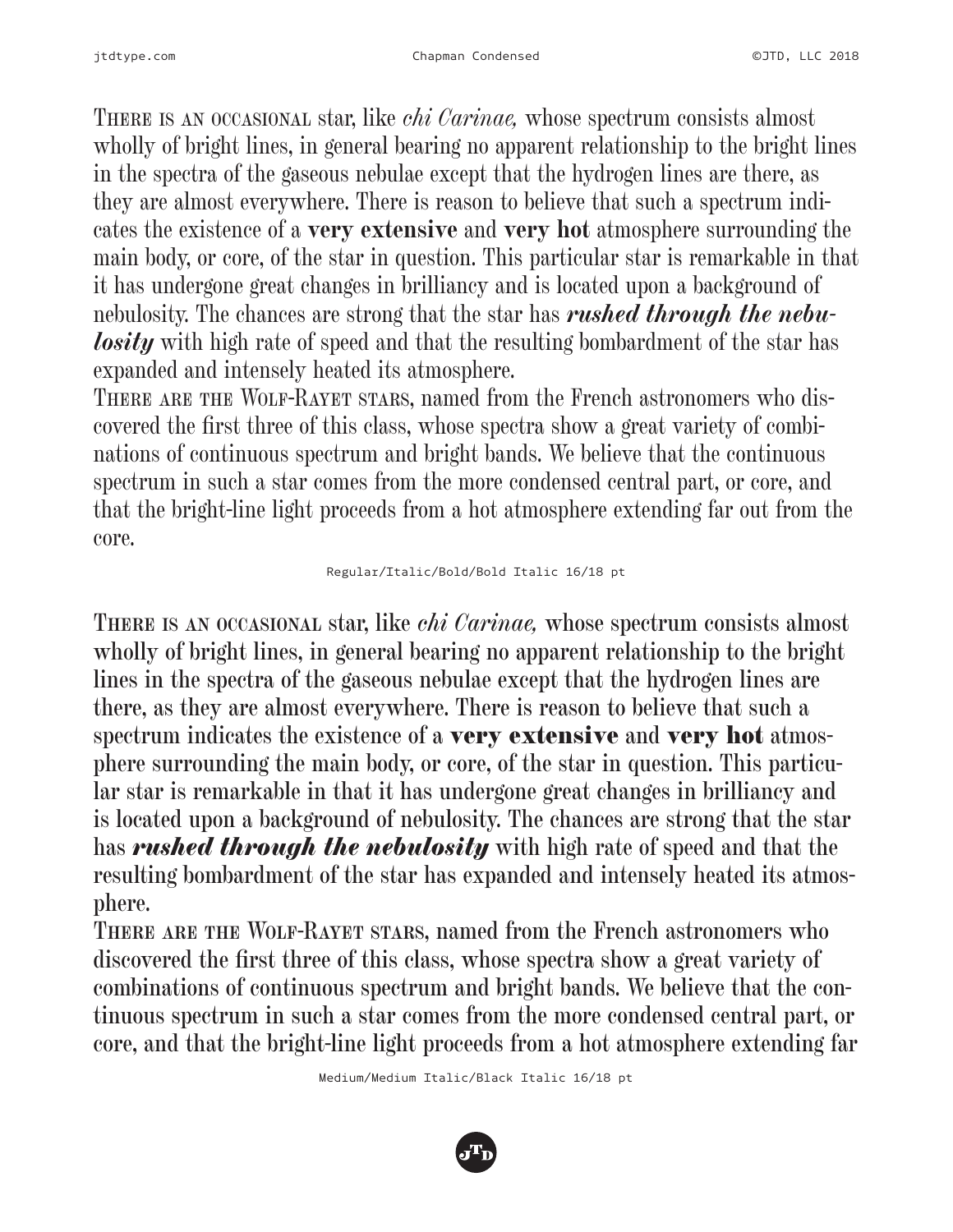There is an occasional star, like *chi Carinae,* whose spectrum consists almost wholly of bright lines, in general bearing no apparent relationship to the bright lines in the spectra of the gaseous nebulae except that the hydrogen lines are there, as they are almost everywhere. There is reason to believe that such a spectrum indicates the existence of a **very extensive** and **very hot** atmosphere surrounding the main body, or core, of the star in question. This particular star is remarkable in that it has undergone great changes in brilliancy and is located upon a background of nebulosity. The chances are strong that the star has *rushed through the nebulosity* with high rate of speed and that the resulting bombardment of the star has expanded and intensely heated its atmosphere. There are the Wolf-Rayet stars, named from the French astron-

Regular/Italic/Bold/Bold Italic 20/22 pt

There is an occasional star, like *chi Carinae,* whose spectrum consists almost wholly of bright lines, in general bearing no apparent relationship to the bright lines in the spectra of the gaseous nebulae except that the hydrogen lines are there, as they are almost everywhere. There is reason to believe that such a spectrum indicates the existence of a very extensive and very hot atmosphere surrounding the main body, or core, of the star in question. This particular star is remarkable in that it has undergone great changes in brilliancy and is located upon a background of nebulosity. The chances are strong that the star has *rushed through the nebulosity* with high rate of speed and that the resulting bombardment of the star has expanded and intensely heated its atmosphere.

Medium/Medium Italic/Black Italic 20/22 pt

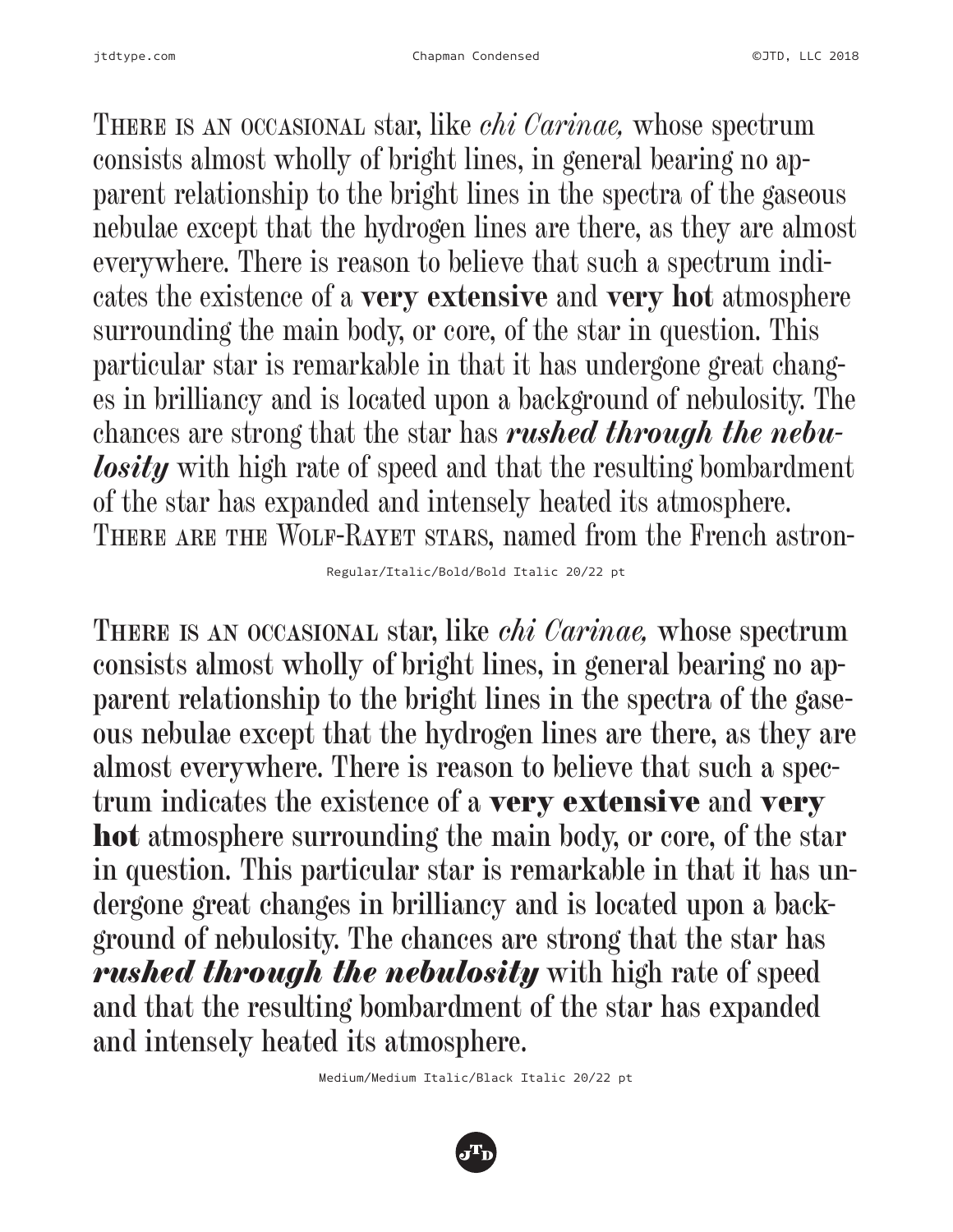There is an occasional star, like *chi Carinae,* whose spectrum consists almost wholly of bright lines, in general bearing no apparent relationship to the bright lines in the spectra of the gaseous nebulae except that the hydrogen lines are there, as they are almost everywhere. There is reason to believe that such a spectrum indicates the existence of a **very extensive** and **very hot** atmosphere surrounding the main body, or core, of the star in question. This particular star is remarkable in that it has undergone great changes in brilliancy and is located upon a background of nebulosity. The chances are strong that the star has *rushed through the nebulosity* with high rate of speed and that the resulting bombardment of the star has expanded and intensely heated its atmosphere. THERE ARE THE WOLF-RAYET STARS, named from the French astronomers who discovered the first three

Regular/Italic/Bold/Bold Italic 26/28 pt

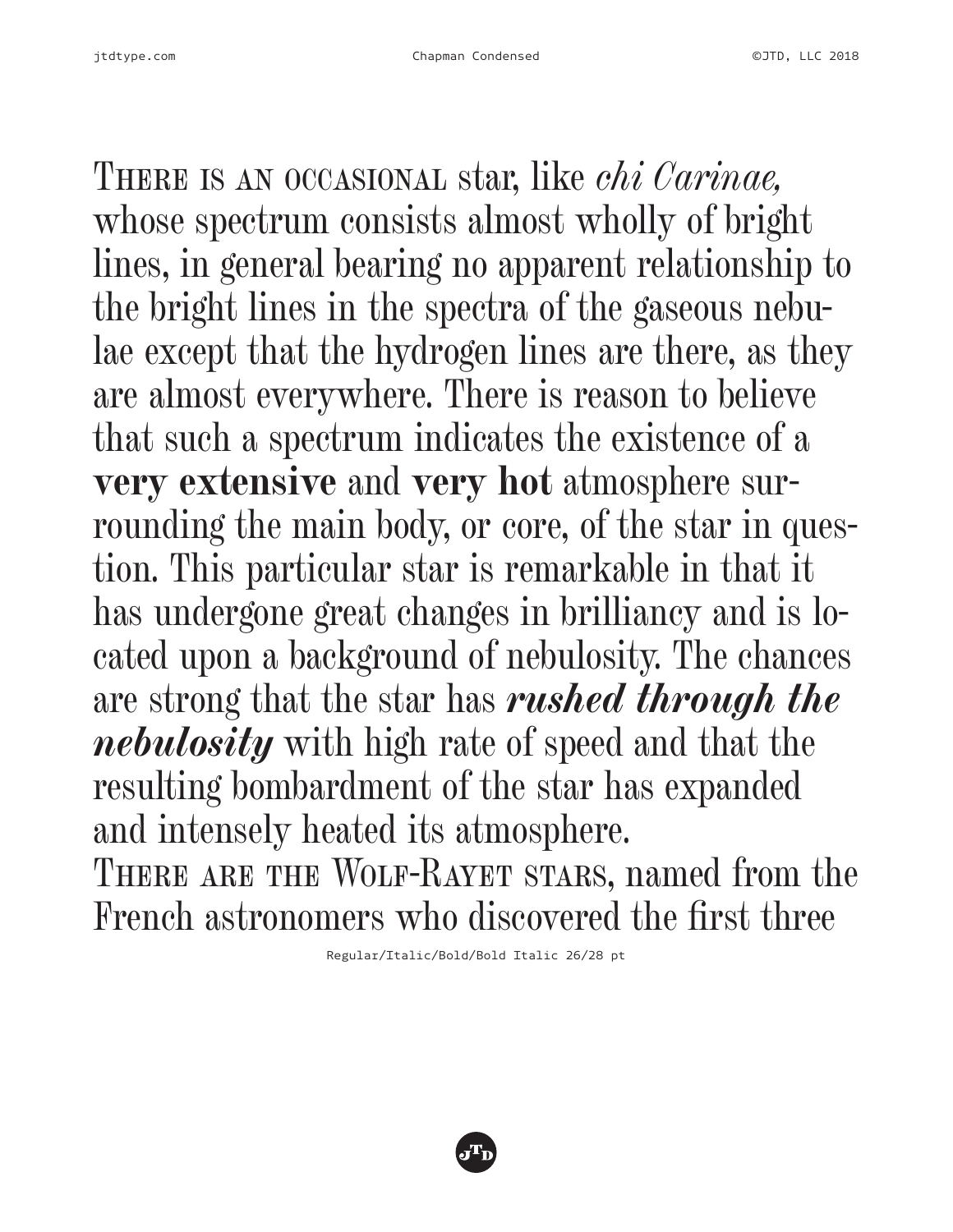There is an occasional star, like *chi Carinae,* whose spectrum consists almost wholly of bright lines, in general bearing no apparent relationship to the bright lines in the spectra of the gaseous nebulae except that the hydrogen lines are there, as they are almost everywhere. There is reason to believe that such a spectrum indicates the existence of a very extensive and very hot atmosphere surrounding the main body, or core, of the star in question. This particular star is remarkable in that it has undergone great changes in brilliancy and is located upon a background of nebulosity. The chances are strong that the star has *rushed through the nebulosity* with high rate of speed and that the resulting bombardment of the star has expanded and intensely heated its atmosphere.

THERE ARE THE WOLF-RAYET STARS, named from

Medium/Medium Italic/Black/Black Italic 26/28 pt

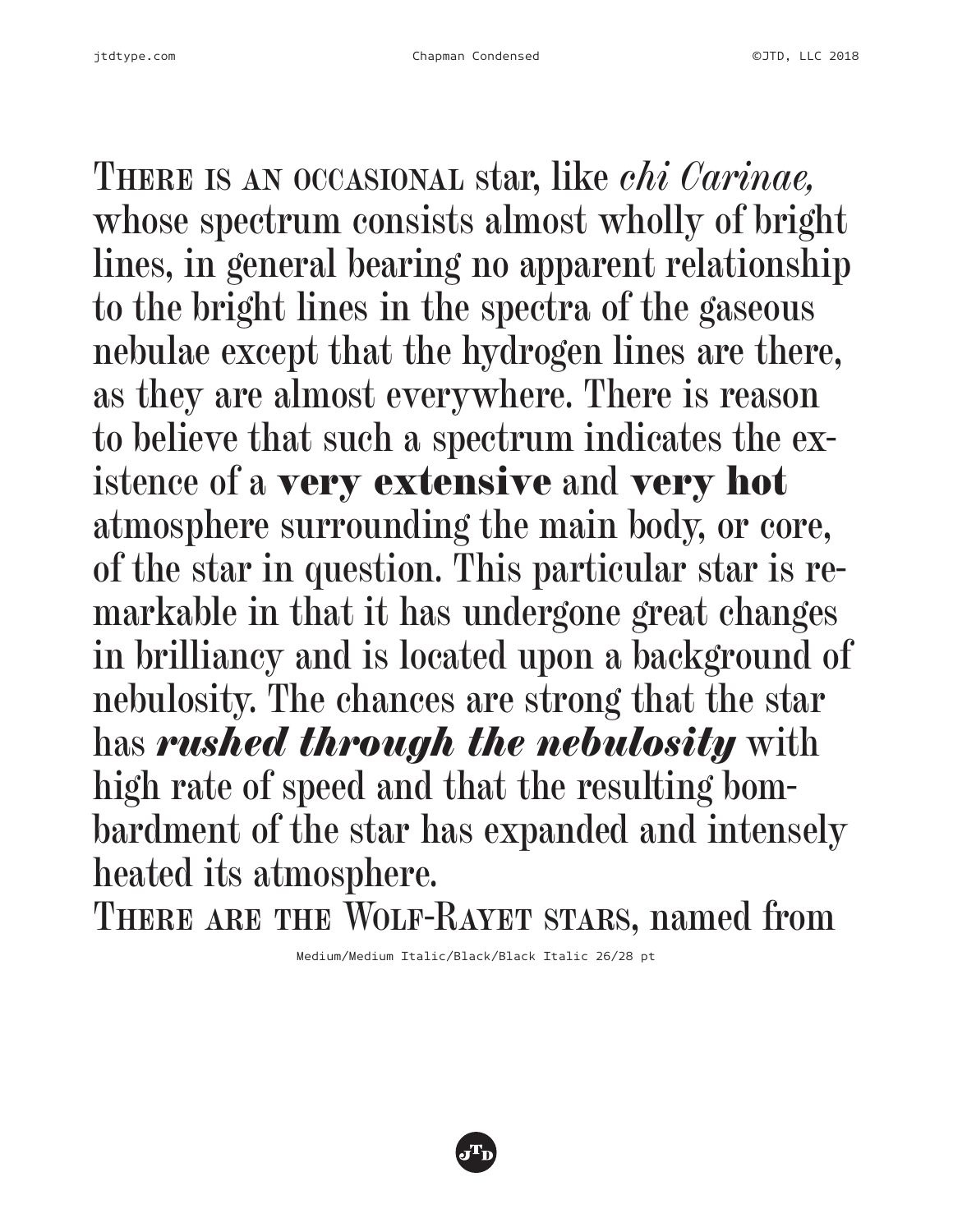#### jtdtype.com

### AABCDEFGHIJKLMNNOPQRRSTUVVWXYZ *ÀÁÂÃÄÅĂĄÁÃÃÃÃÅÅÅÅÅÅÅÃÃÃÃÃÄÄÄĀÆÆÇĆĈČČDDÈÉËËĒĔ* ĖĘĚĘÉĔĚĚĚĚĈĠĞĠĢĤĦÌÍÎĨĨĬĬĮİİIJĴĶĹĻĽĿŁÑŃŅŇÑŇŃŅŇÒÓ ÔÕÖŌŎQÓŐÕŐŐÔOŐÖÖŐØØØŒŔŖŘŔŖŘŚŜŠSSTTŤŦÙÚŮÜŨŨŬŮ ŰŲŮŮŮŮŮŮŲŲŴŴŴŴÝŶŸŶŶŶŶŽŹŻĎĐŊ

Uppercase

abcdefghijklmnopqrstuvwxyz àáâãäåāāǎąạáâââẩẫậắằẳẵặææçćĉċčďđèéêëēĕėęěęéẽêêêåĝġġġĥħìíîïĩī ĭiíiiijĵkĺlľŀñńnňòóôōöōŏőọỏốòổôôôoơờờơơøøœŕrřśŝšssßttťŧùúûüũ ūŭůűuúuứừửữựuŵŵŵŵÿŷỳỳyỷỹźżžþðŋ

Lowercase

### AABCDEFGHIJKLMNNOPQRRSTUVVWXYZ

 $\lambda$ ÁÂÃÄÅĂĄẠẢẤÃÃÃÃÃĂÅÃĂĂÁÃÃÄĂĂXÆÆÇĆĈČČĎĐÈÉÊËĒĔĖĘĚĒÉÊÊĚ ÊĜĞĠĢĤĦÌÍÎÏĨĨĬĮÍIJĴĶĹĻĽĿĿÑŃŅŇÑŃŅŇÒÓÔÕŎŌŎŎŐŐŐŐŐŐŐŎØØØŒŔŖŘ ŔŖŘŚŜŠSSSSSTTŤŦÙÚÛÜŨŨŬŰŰŰŮŮŮŮŮŮŬVVŴŴŴÝŶŸŶŶYŶŶŹŹŽĐĐŊ

Small Caps

### 0123456789\$¢£¥edf 0123456789\$¢£¥edf

Proportianal and Tabular Numerals and Currency

 $(0128456789+-\times+-,)(0128456789+\times+-,)(0128456789+\times+-,)(0128456789+\times+-,)$ 

 $\frac{1}{8}$  $\frac{2}{8}$  $\frac{1}{8}$  $\frac{8}{8}$  $\frac{5}{8}$  $\frac{7}{8}$  $\frac{1}{4}$  $\frac{3}{4}$  $\frac{1}{2}$   $\leq$   $\leq$   $+$   $\pm$   $\times$   $\div$   $=$   $\neq$   $\approx$   $\geq$   $>$   $\mid$   $/$   $\setminus$   $^{\circ}$ 

Fractions and Mathematical Symbols

",,, ",,; !? & T§4\\*

Punctuation

 $\# \%\%$  or  $^{\text{TM}}$  O D B a  $^{\text{Q}}$   $\wedge$   $\sim$   $\bigodot$  No

Symbols, Arrows, and Dingbats

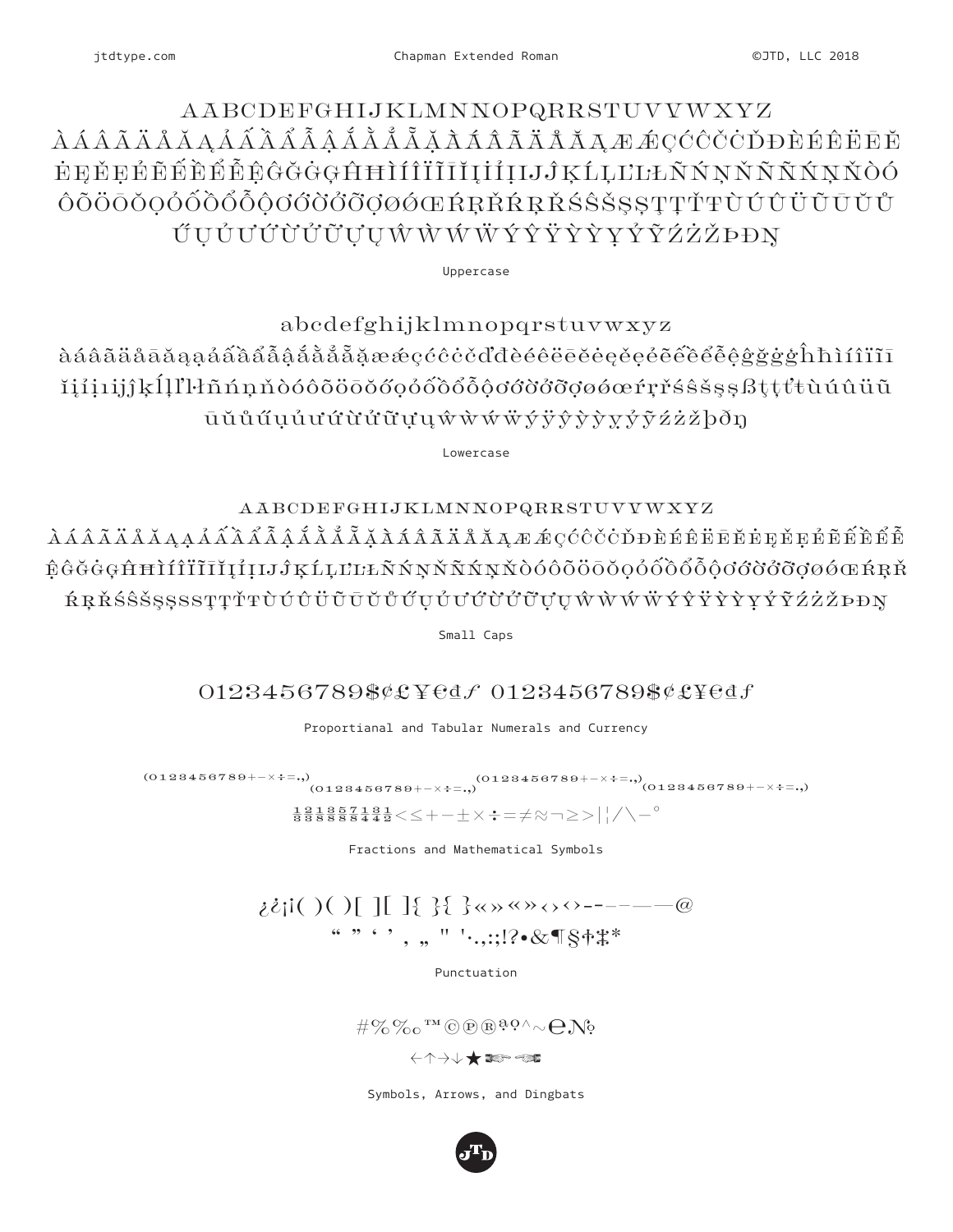### $\label{thm:ABCDEF} AABCDEFGHIJKLMNNOPQRRSTUVVWXYZ$ *ÀÁÂÃÄÅĂĂĂÁÂÃÄÅÄÄAÆÆÇĆĈČČDĐÈÉÊËĒĔEEĞĜĞĠG* ĤĦÌÍÎĨĨĨĬĮİIJĴĶĹĻĽĿŁŇŃŅŇŇŇŇŅŇÒÓÔÕŎŌØØŒŔŖŘ ŔŖŘŚŜŠSSTŢŤŦÙÚÛÜŨŨŨŮŰŲŴŴŴŴÝŶŸŶŹŻŽĐĐŊ

Uppercase

 $abcdefghijklmnopqrstuvwxyz$  $\hat{\alpha}\hat{\alpha}\hat{\alpha}\tilde{\alpha}\tilde{\alpha}\tilde{\alpha}\tilde{\alpha}\tilde{\alpha}\alpha\alpha\alpha\hat{c}\varphi\hat{c}\hat{c}\hat{c}\hat{c}\tilde{c}\tilde{d}d\tilde{d}\hat{e}\hat{e}\hat{e}\tilde{e}\tilde{e}\tilde{e}\hat{e}\hat{e}\tilde{g}\tilde{g}\tilde{g}\tilde{g}\hat{h}\tilde{h}\tilde{h}\tilde{i}\tilde{i}\tilde{i}\tilde{i}\tilde{i}\tilde{i}\tilde{j}\tilde{j}\tilde{k}\tilde{l}\tilde{l}'l'l'\tilde{h}\tilde{n}'\tilde{n}\tilde{n}$  $\delta$ 666 $\delta$ ööob $\delta$ 66 $\delta$ e $\gamma$ r  $\delta$ s $\delta$ s $\delta$ s $\beta$ ttt $\ell$ u ú $\hat{u}$ ū $\bar{u}$ ū $\tilde{u}$ u ű $\psi$ www $\tilde{y}$ y $\hat{y}$ y $\gamma$ z $\dot{z}$ z $\delta$ b $\delta$  $\eta$ 

Lowercase

### $\label{thm:ABCDEF} A\,AB\,CDEF G\,H\,I\,J\,K\,L\,M\,N\,N\,O\,P\,Q\,R\,R\,S\,T\,U\,V\,V\,W\,X\,YZ$ *ÀÁÂÃÄÅÅÅÅÂÂÂÃÄÄÅÄĄÆÆÇĆĈČČĎĐÈÉÊËĒĔĔĘĚĜĞĠĢĤĦÌÍÎÏĨĬĮ* IJĴĶĹĻĽĿĿÑŃŅŇÑŃŅŇÒÓÔÕŎŎŎØŎŒŔŖŘŔŖŘŚŜŠŞŞSSTŢŤŦÙÚŮÜ ŨŪŬŮŰŲŴŴŴŴÝŶŸŶŹŻŽPĐŊ

Small Caps

0123456789\$¢£¥€df 0123456789\$¢£¥€df

Proportianal and Tabular Numerals and Currency

 $(0128456789+-\times+;=0)$   $(0128456789+\times+;=0)$   $(0128456789+\times+;=0)$   $(0128456789+\times+;=0)$  $\frac{1}{3}\frac{2}{3}\frac{1}{8}\frac{3}{8}\frac{5}{8}\frac{7}{8}\frac{1}{4}\frac{3}{4}\frac{1}{2}<\leq +-\pm\times\div=\neq\approx\negg\geq\rangle/\sqrt{1-\degree}$ 

Fractions and Mathematical Symbols

 $\frac{a}{a}$ ,  $\frac{b}{b}$ ,  $\frac{a}{b}$ ,  $\frac{a}{c}$ ,  $\frac{b}{c}$ ,  $\frac{c}{c}$ ,  $\frac{c}{c}$ ,  $\frac{d}{c}$ ,  $\frac{d}{c}$ ,  $\frac{d}{c}$ ,  $\frac{d}{c}$ ,  $\frac{d}{c}$ ,  $\frac{d}{c}$ ,  $\frac{d}{c}$ ,  $\frac{d}{c}$ ,  $\frac{d}{c}$ ,  $\frac{d}{c}$ ,  $\frac{d}{c}$ ,  $\frac{d}{c}$ ,  $\frac{d}{c}$ ,

Punctuation

 $\#\%$ %  $\infty$  more as  $q \circ \wedge \sim Q \circ \wedge \circ$ 

Symbols, Arrows, and Dingbats

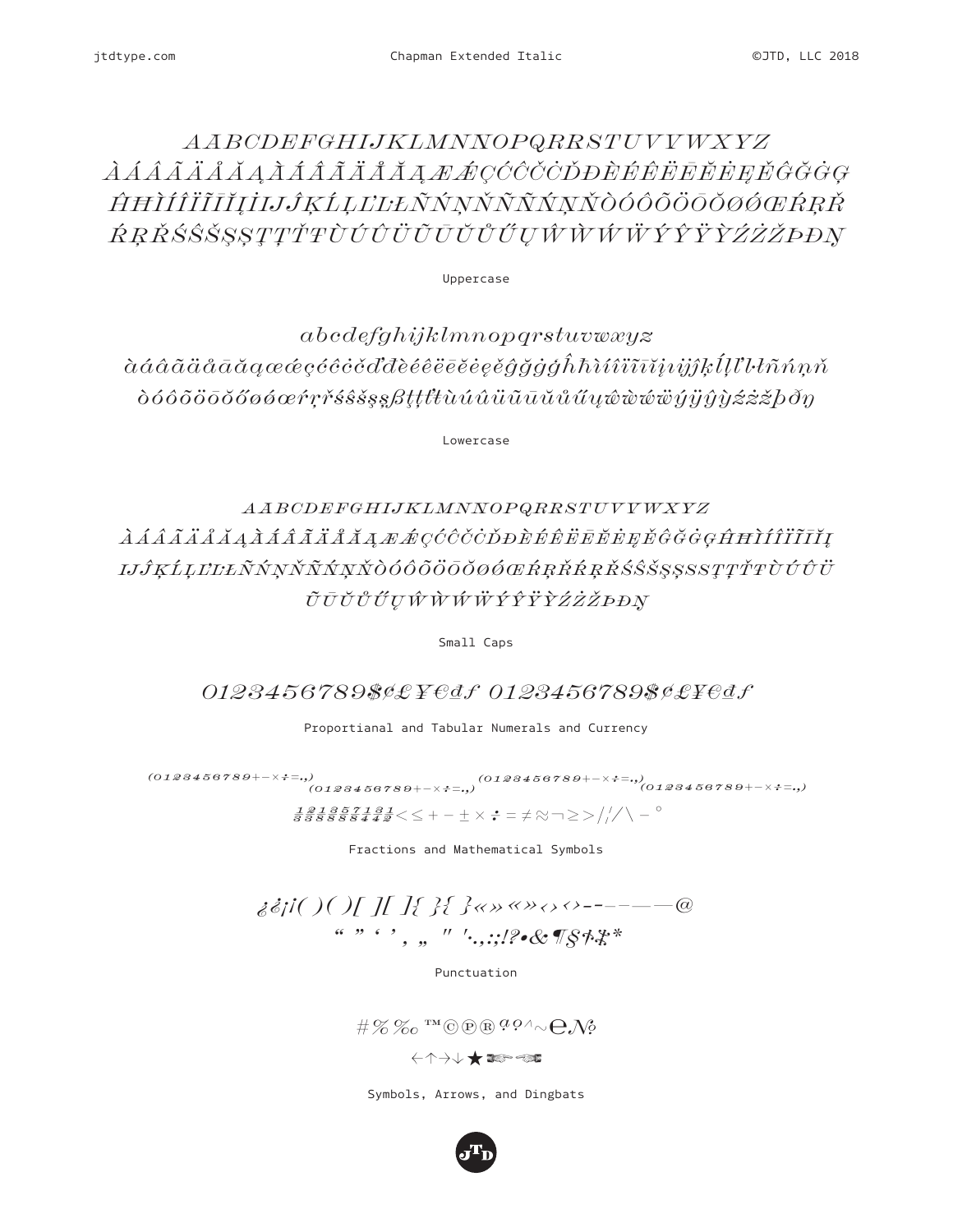There is an occasional star, like *chi Carinae,* whose spectrum consists almost wholly of bright lines, in general bearing no apparent relationship to the bright lines in the spectra of the gaseous nebulae except that the hydrogen lines are there, as they are almost everywhere. There is reason to believe that such a spectrum indicates the existence of a **very extensive** and **very hot** atmosphere surrounding the main body, or core, of the star in question. This particular star is remarkable in that it has undergone great changes in brilliancy and is located upon a background of nebulosity. The chances are strong that the star has *rushed through the nebulosity* with high rate of speed and that the resulting bombardment of the star has expanded and intensely heated its atmosphere. There are the Wolf-Rayet stars, named from the French astronomers who discovered the first three of this class, whose

Regular/Italic/Bold/Bold Italic 10/13 pt

THERE IS AN OCCASIONAL star, like *chi Carinae,* whose spectrum consists almost wholly of bright lines, in general bearing no apparent relationship to the bright lines in the spectra of the gaseous nebulae except that the hydrogen lines are there, as they are almost everywhere. There is reason to believe that such a spectrum indicates the existence of a **very extensive** and **very hot** atmosphere surrounding the main body, or core, of the star in question. This particular star is remarkable in that it has undergone great changes in brilliancy and is located upon a background of nebulosity. The chances are strong that the star has *rushed through the nebulosity* with high rate of speed and that the resulting bombardThere is an occasional star, like *chi Carinae,* whose spectrum consists almost wholly of bright lines, in general bearing no apparent relationship to the bright lines in the spectra of the gaseous nebulae except that the hydrogen lines are there, as they are almost everywhere. There is reason to believe that such a spectrum indicates the existence of a very extensive and very hot atmosphere surrounding the main body, or core, of the star in question. This particular star is remarkable in that it has undergone great changes in brilliancy and is located upon a background of nebulosity. The chances are strong that the star has *rushed through the nebulosity* with high rate of speed and that the resulting bombardment of the star has expanded and intensely heated its atmosphere.

There are the Wolf-Rayet stars, named from the French astronomers who discov-

Medium/Medium Italic/Black/Black Italic 10/13 pt

THERE IS AN OCCASIONAL star, like *chi Carinae,* whose spectrum consists almost wholly of bright lines, in general bearing no apparent relationship to the bright lines in the spectra of the gaseous nebulae except that the hydrogen lines are there, as they are almost everywhere. There is reason to believe that such a spectrum indicates the existence of a very extensive and very hot atmosphere surrounding the main body, or core, of the star in question. This particular star is remarkable in that it has undergone great changes in brilliancy and is located upon a background of nebulosity. The chances are strong that the star has *rushed through the nebulosity* with high rate of speed and that the result-

Regular/Italic/Bold/Bold Italic 12/14 pt

Medium/Medium Italic/Black/Black Italic 12/14 pt

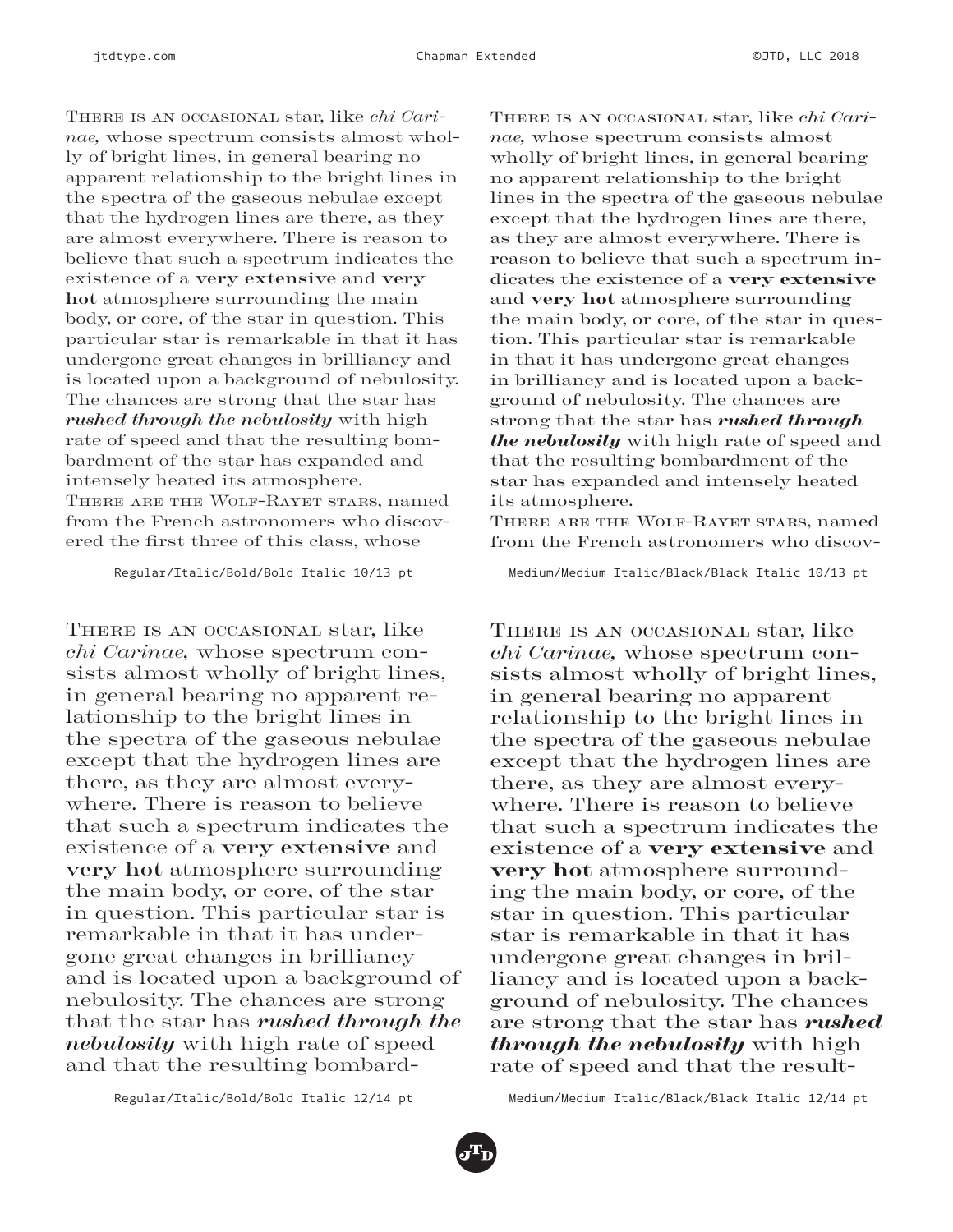There is an occasional star, like *chi Carinae,* whose spectrum consists almost wholly of bright lines, in general bearing no apparent relationship to the bright lines in the spectra of the gaseous nebulae except that the hydrogen lines are there, as they are almost everywhere. There is reason to believe that such a spectrum indicates the existence of a **very extensive** and **very hot** atmosphere surrounding the main body, or core, of the star in question. This particular star is remarkable in that it has undergone great changes in brilliancy and is located upon a background of nebulosity. The chances are strong that the star has *rushed through the nebulosity* with high rate of speed and that the resulting bombardment of the star has expanded and intensely heated its atmosphere. There are the Wolf-Rayet stars, named from the French astronomers who discovered the first three of this class, whose spectra show a great variety of combinations of continuous spectrum and bright bands. We believe that the

Regular/Italic/Bold/Bold Italic 14/16 pt

There is an occasional star, like *chi Carinae,* whose spectrum consists almost wholly of bright lines, in general bearing no apparent relationship to the bright lines in the spectra of the gaseous nebulae except that the hydrogen lines are there, as they are almost everywhere. There is reason to believe that such a spectrum indicates the existence of a very extensive and very hot atmosphere surrounding the main body, or core, of the star in question. This particular star is remarkable in that it has undergone great changes in brilliancy and is located upon a background of nebulosity. The chances are strong that the star has *rushed through the nebulosity* with high rate of speed and that the resulting bombardment of the star has expanded and intensely heated its atmosphere. There are the Wolf-Rayet stars, named from the French astronomers who discovered the first three of this class, whose spectra show a great variety of combinations of continuous spectrum and bright bands. We believe that

Medium/Medium Italic/Black Italic 14/16 pt

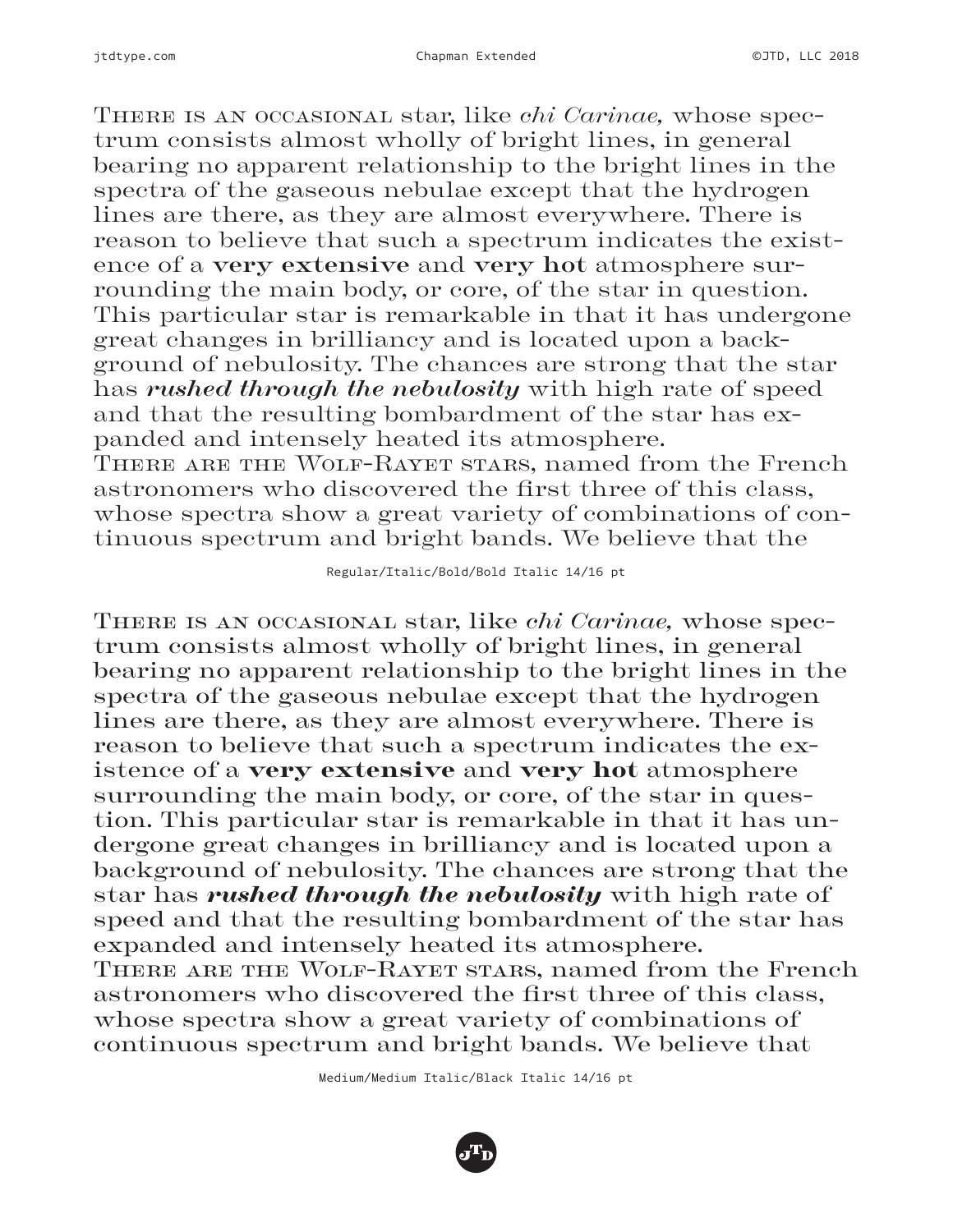There is an occasional star, like *chi Carinae,* whose spectrum consists almost wholly of bright lines, in general bearing no apparent relationship to the bright lines in the spectra of the gaseous nebulae except that the hydrogen lines are there, as they are almost everywhere. There is reason to believe that such a spectrum indicates the existence of a **very extensive** and **very hot** atmosphere surrounding the main body, or core, of the star in question. This particular star is remarkable in that it has undergone great changes in brilliancy and is located upon a background of nebulosity. The chances are strong that the star has *rushed through the nebulosity* with high rate of speed and that the resulting bombardment of the star has expanded and intensely heated its atmosphere.

#### Regular/Italic/Bold/Bold Italic 16/18 pt

There is an occasional star, like *chi Carinae,* whose spectrum consists almost wholly of bright lines, in general bearing no apparent relationship to the bright lines in the spectra of the gaseous nebulae except that the hydrogen lines are there, as they are almost everywhere. There is reason to believe that such a spectrum indicates the existence of a very extensive and very hot atmosphere surrounding the main body, or core, of the star in question. This particular star is remarkable in that it has undergone great changes in brilliancy and is located upon a background of nebulosity. The chances are strong that the star has *rushed through the nebulosity* with high rate of speed and that the resulting bombardment of the star has expanded and intensely heated its atmosphere.

Medium/Medium Italic/Black Italic 16/18 pt

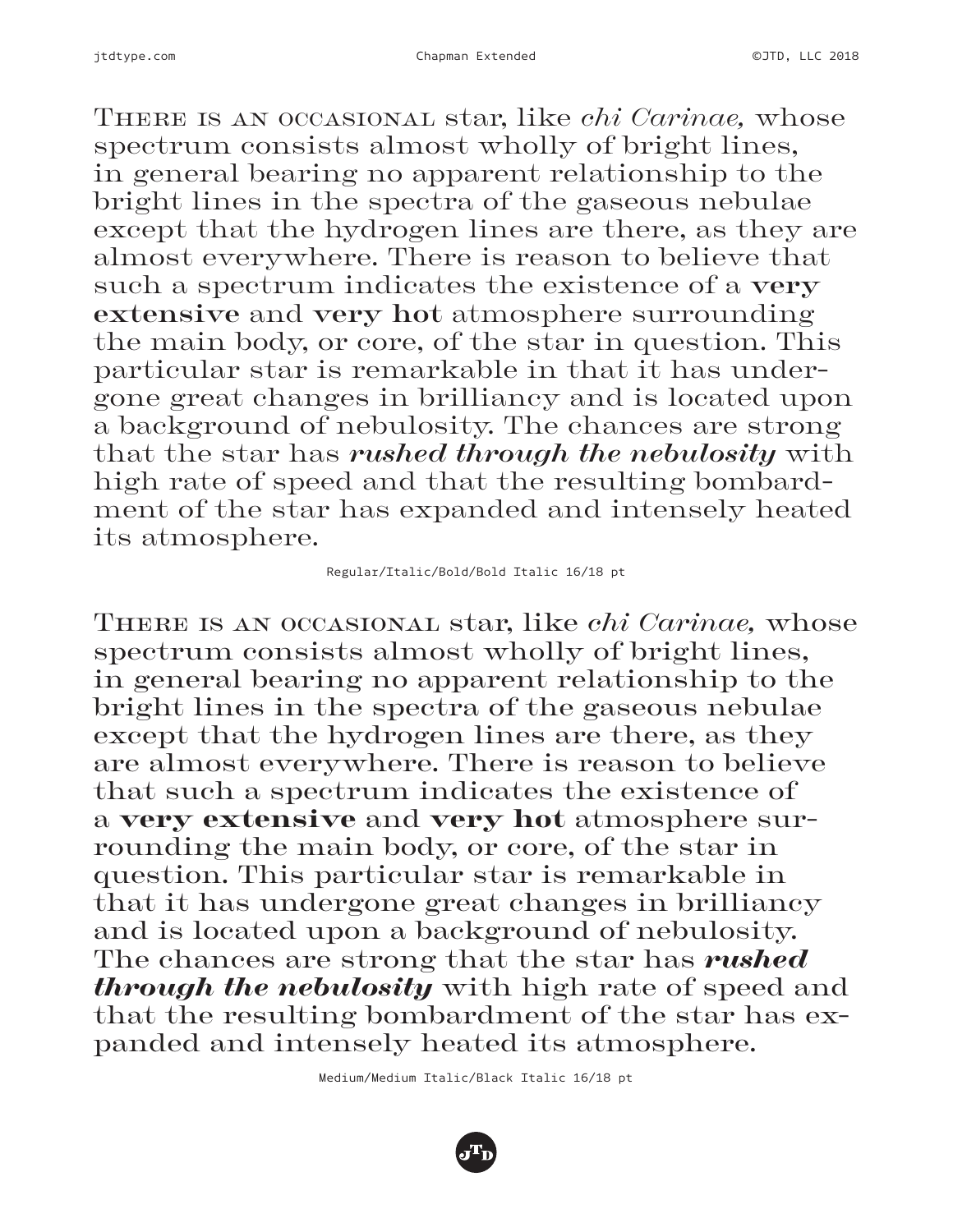There is an occasional star, like *chi Carinae,* whose spectrum consists almost wholly of bright lines, in general bearing no apparent relationship to the bright lines in the spectra of the gaseous nebulae except that the hydrogen lines are there, as they are almost everywhere. There is reason to believe that such a spectrum indicates the existence of a **very extensive** and **very hot** atmosphere surrounding the main body, or core, of the star in question. This particular star is remarkable in that it has un-

Regular/Italic/Bold/Bold Italic 20/22 pt

There is an occasional star, like *chi Carinae,* whose spectrum consists almost wholly of bright lines, in general bearing no apparent relationship to the bright lines in the spectra of the gaseous nebulae except that the hydrogen lines are there, as they are almost everywhere. There is reason to believe that such a spectrum indicates the existence of a very extensive and very hot atmosphere surrounding the main body, or core, of the star in question. This particular star is remarkable in that it has

Medium/Medium Italic/Black Italic 20/22 pt

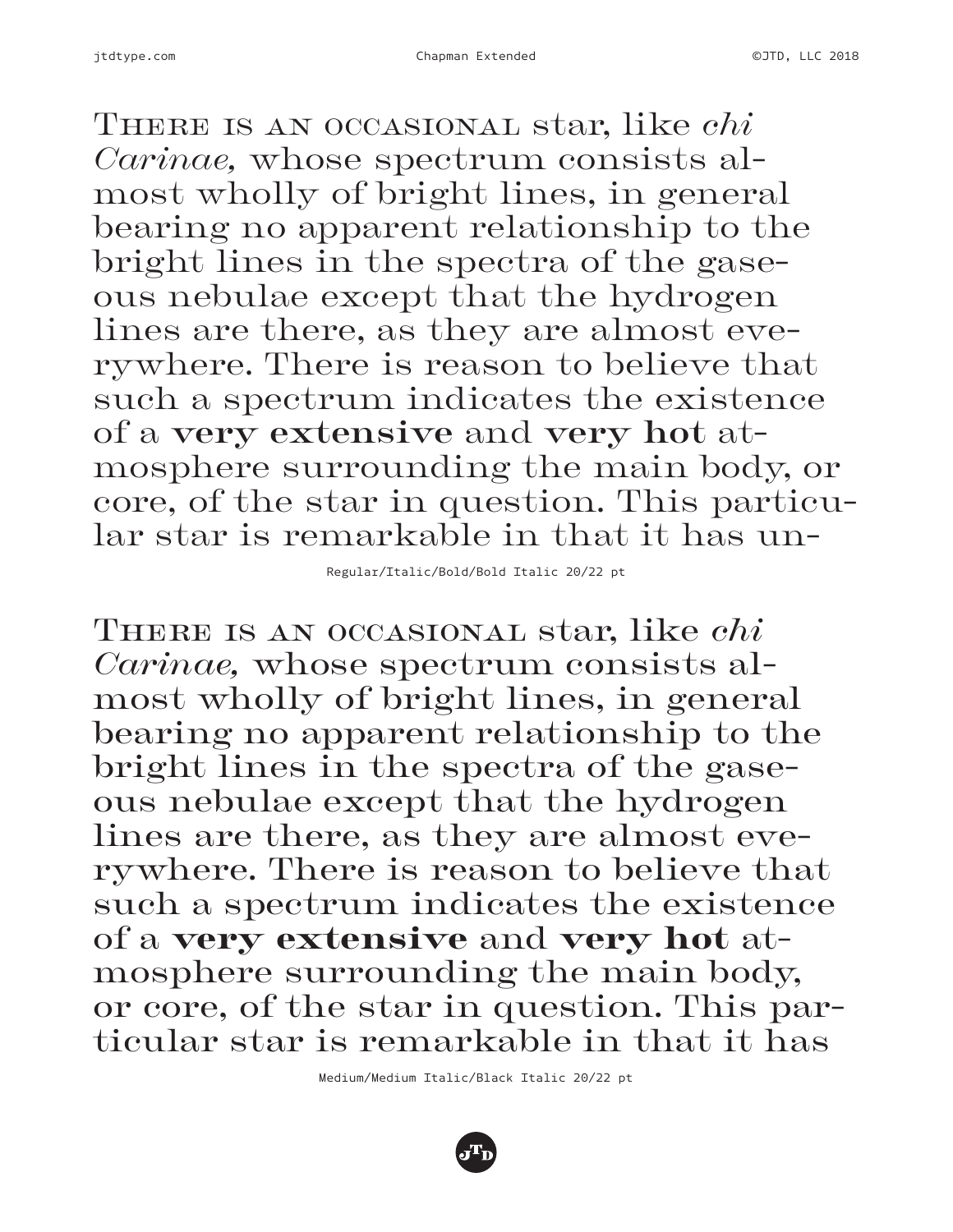THERE IS AN OCCASIONAL star, like *chi Carinae,* whose spectrum consists almost wholly of bright lines, in general bearing no apparent relationship to the bright lines in the spectra of the gaseous nebulae except that the hydrogen lines are there, as they are almost everywhere. There is reason to believe that such a spectrum indicates the existence of a **very extensive** and **very hot** atmosphere surrounding the main body, or core, of the star in question. This particular star is remarkable in that it has undergone great changes in brilliancy and is located upon a background of nebulosity. The chances are

Regular/Italic/Bold/Bold Italic 26/28 pt